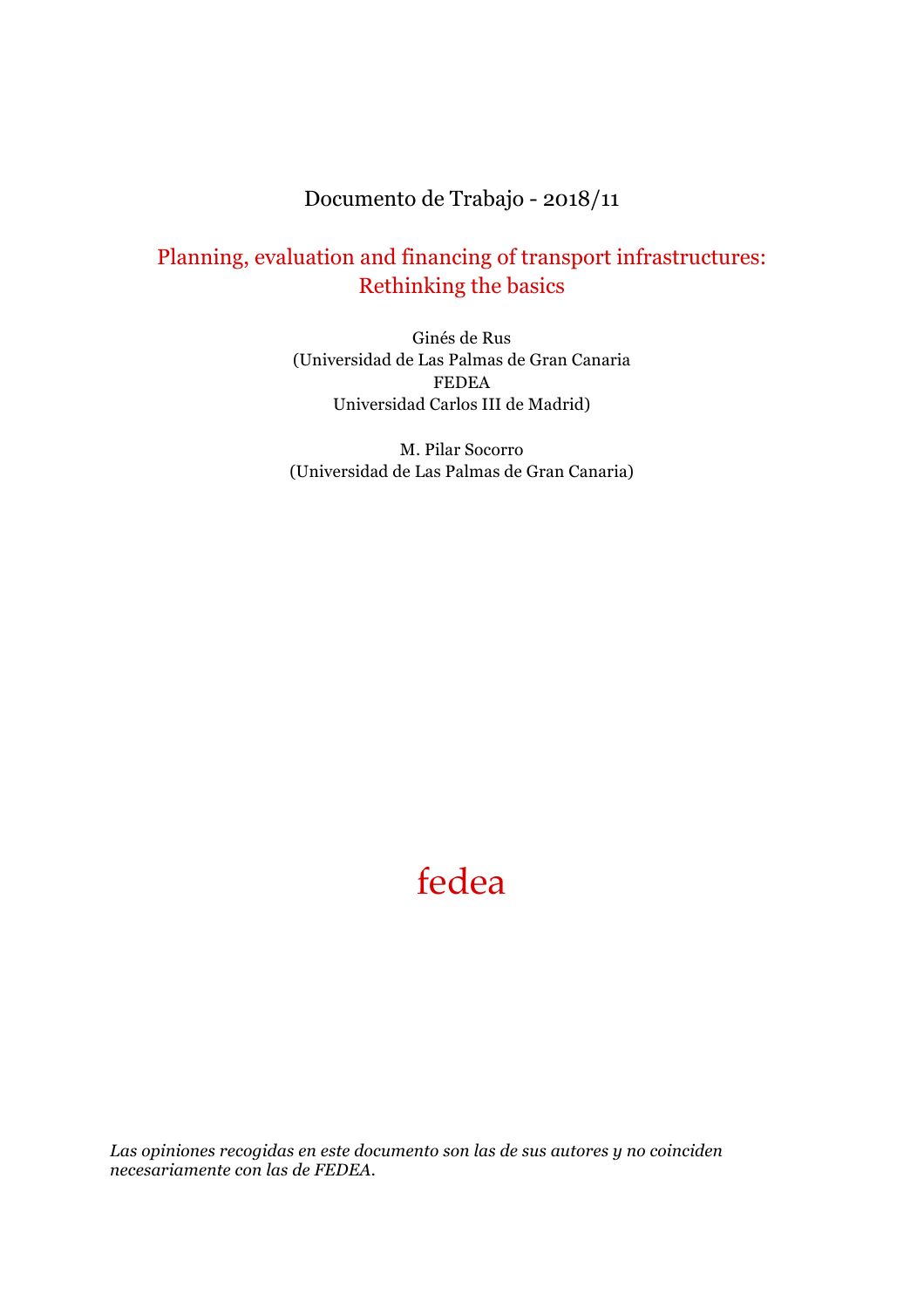# **Planning, evaluation and financing of transport infrastructures: Rethinking the basics**<sup>(\*)</sup>

Ginés de Rus Universidad de Las Palmas de Gran Canaria FEDEA Universidad Carlos III de Madrid

M. Pilar Socorro Universidad de Las Palmas de Gran Canaria

July, 2018

# **ABSTRACT**

This paper revises some of the common views on transport infrastructure investment and proposes alternative ways to achieve a more efficient planning, evaluation and financing of transport infrastructures in a world where planners may pursue their own interests, there exist different levels of government, and budget constraints are pervasive. We focus on the need for public planning and independent economic evaluation, and the importance of deciding the pricing scheme in the planning phase. We also discuss the institutional design and its effect on investment decisions, particularly, the financing of projects under different levels of government and its perverse consequences on infrastructure capacity choices. We use as an example the development of the HSR to serve medium-distance trips in corridors where air transport is a very close substitute.

<sup>(\*)</sup> Working paper, forthcoming in the Review of Network Economics. We are grateful to Georg Götz for helpful comments and suggestions. We acknowledge research funding from the Spanish Ministry of Economics, Industry and Competitiveness, research grant ECO 2016-80268-R.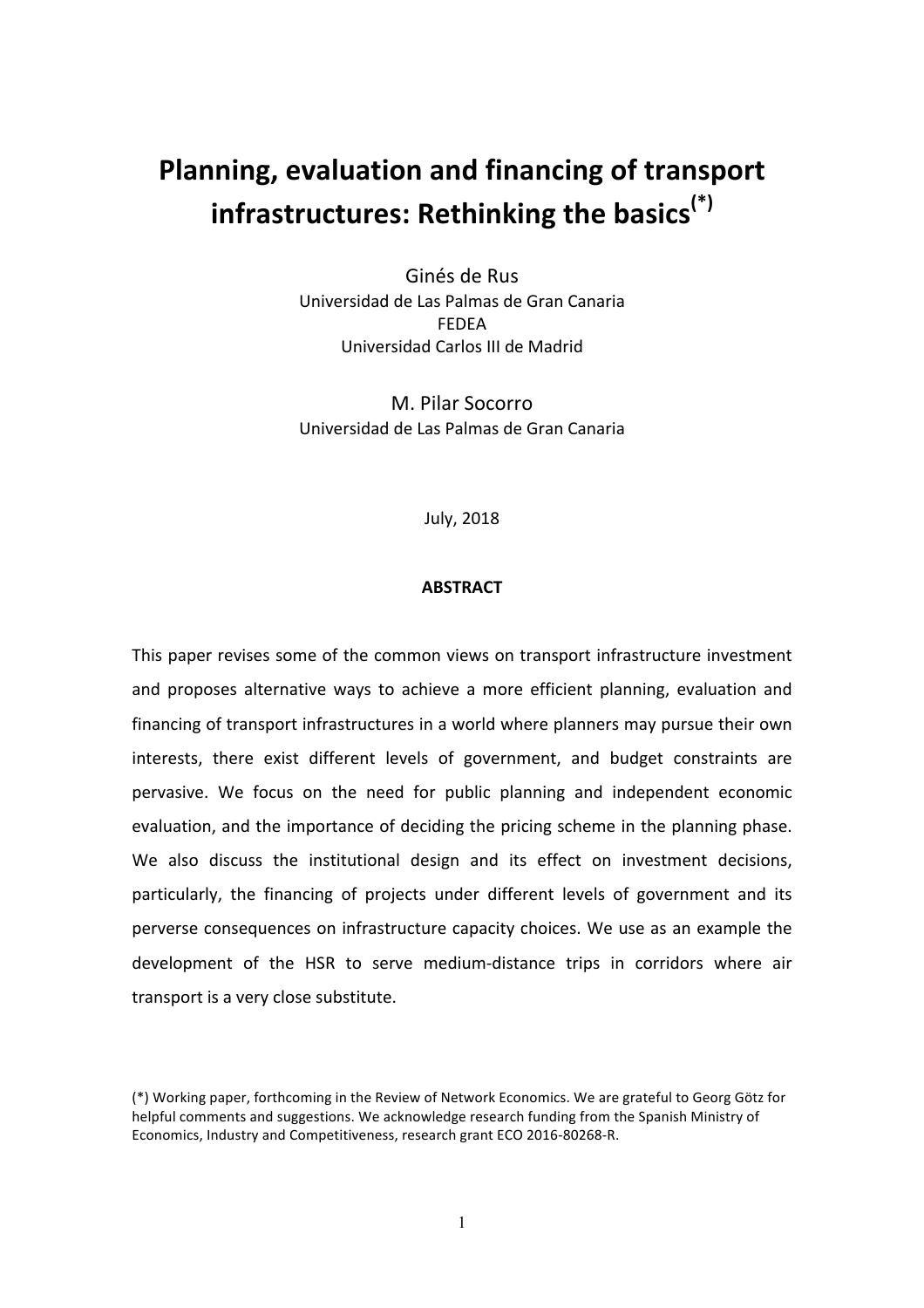#### **1. Introduction**

The transport system is a central element for the normal functioning of the economy and everyday life. None will dispute its crucial role as support of the productive activity and ordinary interaction of individuals in a modern society. The transport sector contributes to the reduction of costs of goods and services, and the increase of productivity through economies of scale and agglomeration; it also widens the choices of workers, consumers, and firms, among others social benefits (Glaeser and Kohlhase, 2004; Venables, 2007; Winston, 2013).

The relationship between an efficient transport system and social welfare is unquestionable. Nevertheless, there are empirical evidence and theoretical developments to moderate the over-optimistic beliefs about the economic impact of transport infrastructure investments. Firstly, we would like to highlight the necessary updating of the causality chain between transport investment and growth. Economists are less enthusiast today with respect to the economic impact of transport infrastructure on productivity and economic growth than they were in the nineties (Aschauer, 1989; Munnell, 1990; and many others). This is not only due to the endogeneity problem associated with the empirical estimation of the effects of transportation infrastructure improvements on economic development, but mainly to the difficulty of identifying the effect of transportation infrastructure on growth and the reorganization of economic activity (Redding and Turner, 2014).

Moreover, when main networks are already built, the benefits of enlarging them are subject to the law of diminishing returns (Melo *et al.*, 2013). Secondly, even in the case of finding significant average positive benefits with the aggregate econometric approach, the construction of a new infrastructure project requires, first identifying all possible alternatives, and second the economic evaluation of such a project and its alternatives (Gramlich, 1994). Thirdly, the construction of transport infrastructures and the provision of public transport services, as well as the normal operation of private transport markets, also have significant negative externalities. Finally, the allocation of public funds for the financing of both transport infrastructure and operations requires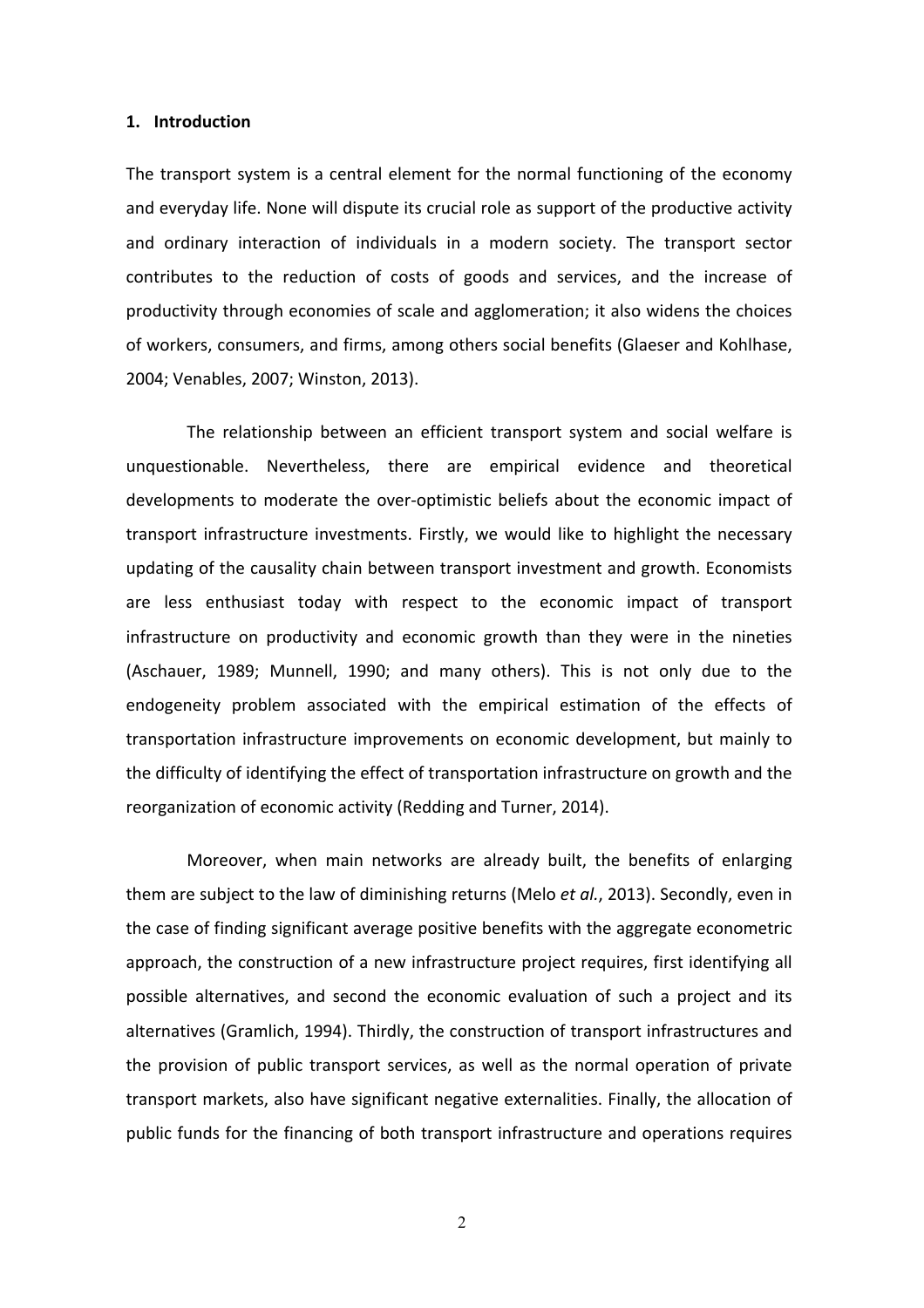considering the undesirable effects on the economy produced by the distortionary effects of taxation as well as the possibility of inefficiencies in the subsidized companies

Transport infrastructure is a long-term, very expensive and irreversible investment with significant impact on the environment. Market forces alone cannot solve the problem of what, where and when to invest. Transport networks need planning. The government must decide the extension and the structure of the network, identifying all transport alternatives and carefully evaluating its social desirability. Sometimes the government provides directly the transport infrastructure as in the case of rail. In other cases, it leaves to private firms the construction and the operation of transport infrastructures, through concessionary contracts or privatization. In any case, the government retains the power of regulating prices and some standards related to the quality and safety of service.

In a fast-changing world, governments must review those methods of intervention that, though appropriate in the past, might be no longer valid in the present. Technological advances, the experience with regulated industries, recent developments in economic theory, and tighter budget constraints, force governments to rethink the way they plan, evaluate and finance transport infrastructures. In this paper, we discuss some of the conventional thinking in the economics of transport infrastructures and propose some alternatives to achieve a more efficient planning, evaluation and financing.

It seems to be an undisputed truth that railways are more environmentally friendly and more cost-efficient than land or air transport and, therefore, that the substantial contributions of governments to finance railways in Europe is justified. The economic rationale for the subsidization of railways is based on: identifying relief from burdens not borne by competing modes of transport, public service obligations, economies of scale, relief of externalities produced by other modes of transport, economic development benefits and option values (Nash, 2018). But as near everything in economics, the devil is in the details. There are circumstances in which railways are the best option (e.g., corridors with high demand, or heavy congestion in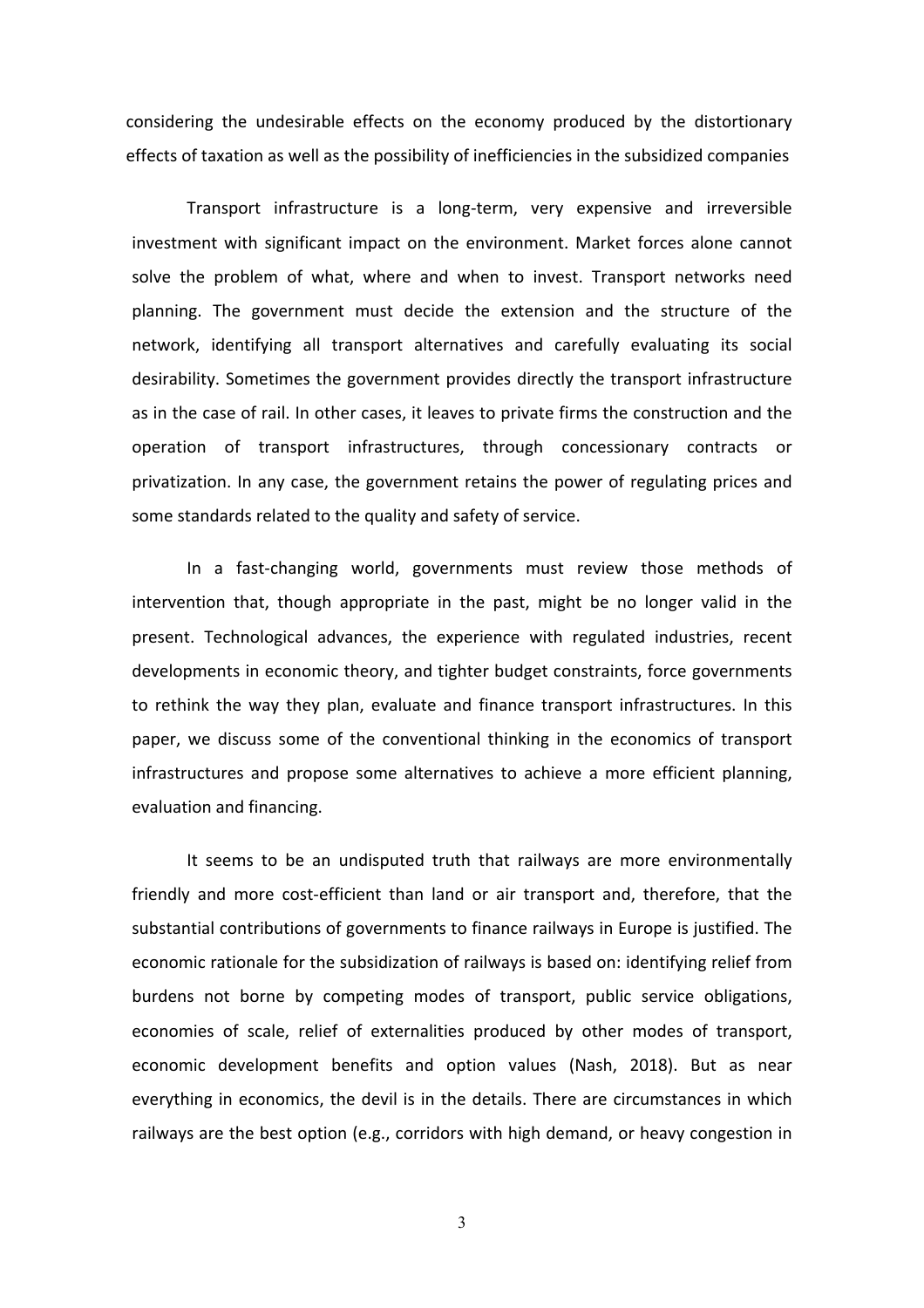suboptimal priced alternative modes of transport), but there are other in which this is questionable.

Today the discussion on whether some conventional existing rail lines should have been constructed or not is somewhat irrelevant. Nevertheless, the present expansion of railway networks in passenger services through high-speed technology, should be carefully evaluated (de Rus and Nash, 2007; de Rus, 2011). Given changes in the regulatory system (such as the introduction of the emission trading system in the air transport industry), economic crisis and budget constraints, and technological advances in all transport modes, governments should not accept the received view that the railway option is always superior to airports or roads without a careful economic evaluation of the available alternatives to solve a common transport problem.

Moreover, the common institutional design of the ministry of transport in many countries, with a separation of the modes of transport in different general directorates, contributes to the explanation of why transport networks are developed today in the way they do (Engel *et al.*, 2014). With the present type of governance, it is perfectly possible to have a simultaneous and suboptimal expansion of the high-speed rail (HSR), roads and airport networks even in the case of mutually exclusive projects to address the same transport problem.

How can this be possible and what can be done to avoid this waste of resources in a society with tight budget constraints and growing social demands? Although the conceptual discussion is valid for any type of large infrastructure projects, this paper deals particularly with the case of railway infrastructure, usually operated as public monopolies, with a technology characterized by high upfront and sunk costs and large economies of traffic density. Sunk costs and economies of traffic density are features that usually appear in the infrastructure side of the industry rather than in the operation of train services, $1$  so vertical unbundling isolates the natural monopoly characteristic of the railways and allow a separate treatment of these two main

<u> 1989 - Jan Samuel Barbara, margaret e</u>

 $1$  Although economies of density usually appear in the infrastructure side, they are not limited to infrastructure (see Wheat and Smith, 2015).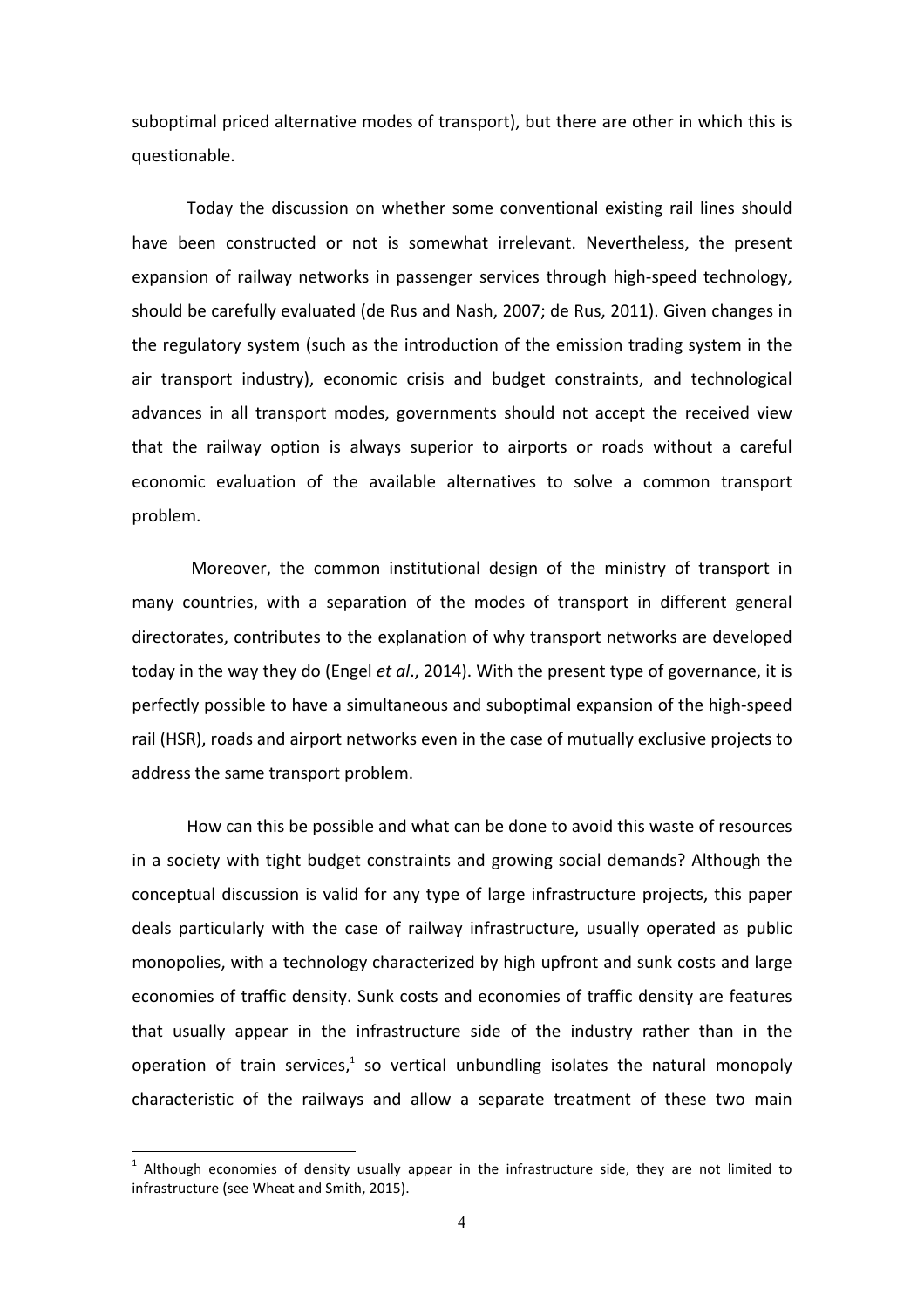components of the industry (see Gómez-Ibañez and de Rus, 2006). Therefore, even with private competition in the operation of train services, the government retains crucial decisions concerning the type and extension of the infrastructure network, which can have long-lasting consequences in the shaping of the transport system.

There are different stages in infrastructure provision, such as planning, design, evaluation, deciding different ways of private participation, construction, maintenance and operation, and regulation in a broad sense (from price and quality regulation to contract enforcement). The involvement of the government in the different phases of infrastructure provision are examined in Engel *et al.* (2014) and Winston (2013).

Winston (2013) analyses whether the United States has the optimal mix of public and private provision of transportation, and Engel *et al.* (2014) cover in depth the economics of public-private partnership, including the crucial aspect of the institutional design of the ministry of public works from planning to enforcement and conflict resolution. In this paper, we concentrate our effort on the first two phases, planning and evaluation (section 2), which includes the issue of pricing in the planning phase, given the impossibility of separating pricing and investment in the economic evaluation of projects (section 3). Then, we discuss the institutional design and its effect on investment decision, particularly, the financing of projects under different levels of government and its perverse consequences on infrastructure capacity decisions (section 4). Finally, section 5 concludes.

# 2. Planning and economic evaluation of transport infrastructures

Many reasons have been given to justify the restriction of competition in transport markets. The incumbents both in air and rail markets had in the past the support of the government to become the unique suppliers in their own countries, as public monopolies. The rationale was the existence of natural monopoly in the industry or the more slippery concept of wasteful competition.

The success of air liberalization or freight transport by road has shown that the arguments behind the restriction of competition had no solid foundation. The enormous costs that society has had to pay for the presence of business and union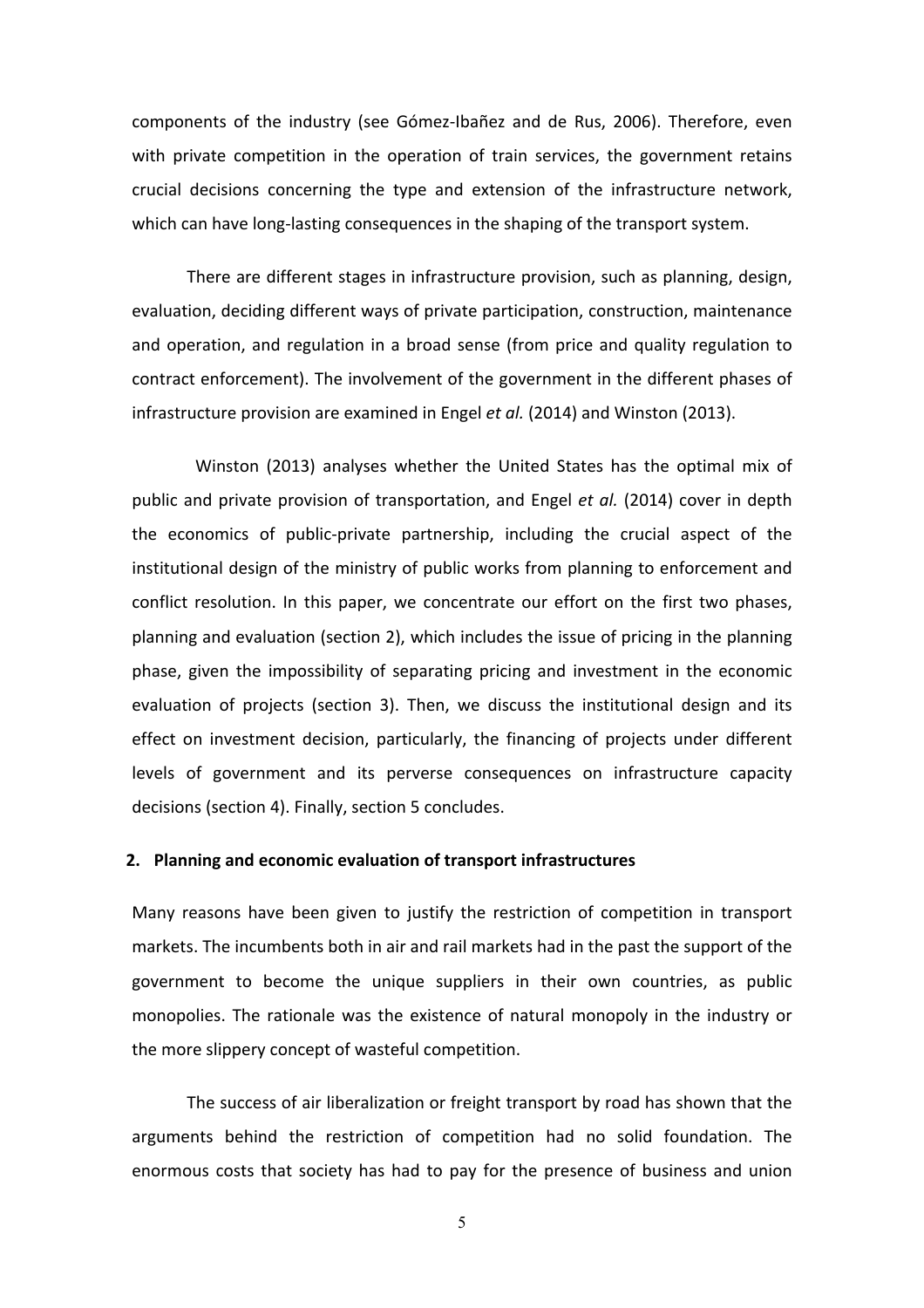lobbies in the different modes of transport have been highlighted by the results of the liberalization and privatization of the air, sea and land transport markets combined with a regulation at the entrance of qualitative type (Winston, 1998, 1993, 2010, and 2013; and Winston and de Rus, 2008).

Nevertheless, despite the potential of competitive markets to meet the transport needs of society, state intervention in the field of infrastructure is still necessary for reasons of network and spatial planning, as well as for equity reasons (such as ensuring accessibility). The internalisation of externalities, security and environment impact will also continue to require state intervention, though in some cases private initiatives can solve the problem by investing in better technology.

This paper deals with planning, which is the responsibility of the public sector for reasons of network design, to avoid duplication, or to ensure the construction of segments that are socially necessary but not profitable for private firms. Although the public sector does not have to be directly responsible for the construction of such networks, it should be responsible for regulating private participation.

The government intervention in the railway industry<sup>2</sup> was not only due to the economies of traffic density and large sunk costs. Government involvement was also justified because railways have always seemed associated with economic growth.<sup>3</sup> Nevertheless, these were not the unique reasons for the protection and public financing of railways. Railway management and trade unions also played their role to protect railways from competition. The government support not only avoided the decline of railways but also contributed to the loss of the commercial edge of the public operators. Other external causes contributed to the loss of relevance of railways as a transport mode, both in the case of freight and passenger traffic. Economic growth and technical change were reducing the importance of the traditional demand of railways (high-volume, low-value, high-weight traffic). Thus, economic growth and higher incomes induced the shifting to speedier and more convenient services supplied by alternative modes (Gallamore, 1999; de Rus, 2006).

<u> 1989 - Jan Samuel Barbara, margaret e</u>

 $2$  See Schäfer and Götz (2018) for an analysis of the public funding structure of the railways in 8 European countries.

 $3$  For a different view see Fogel (1962).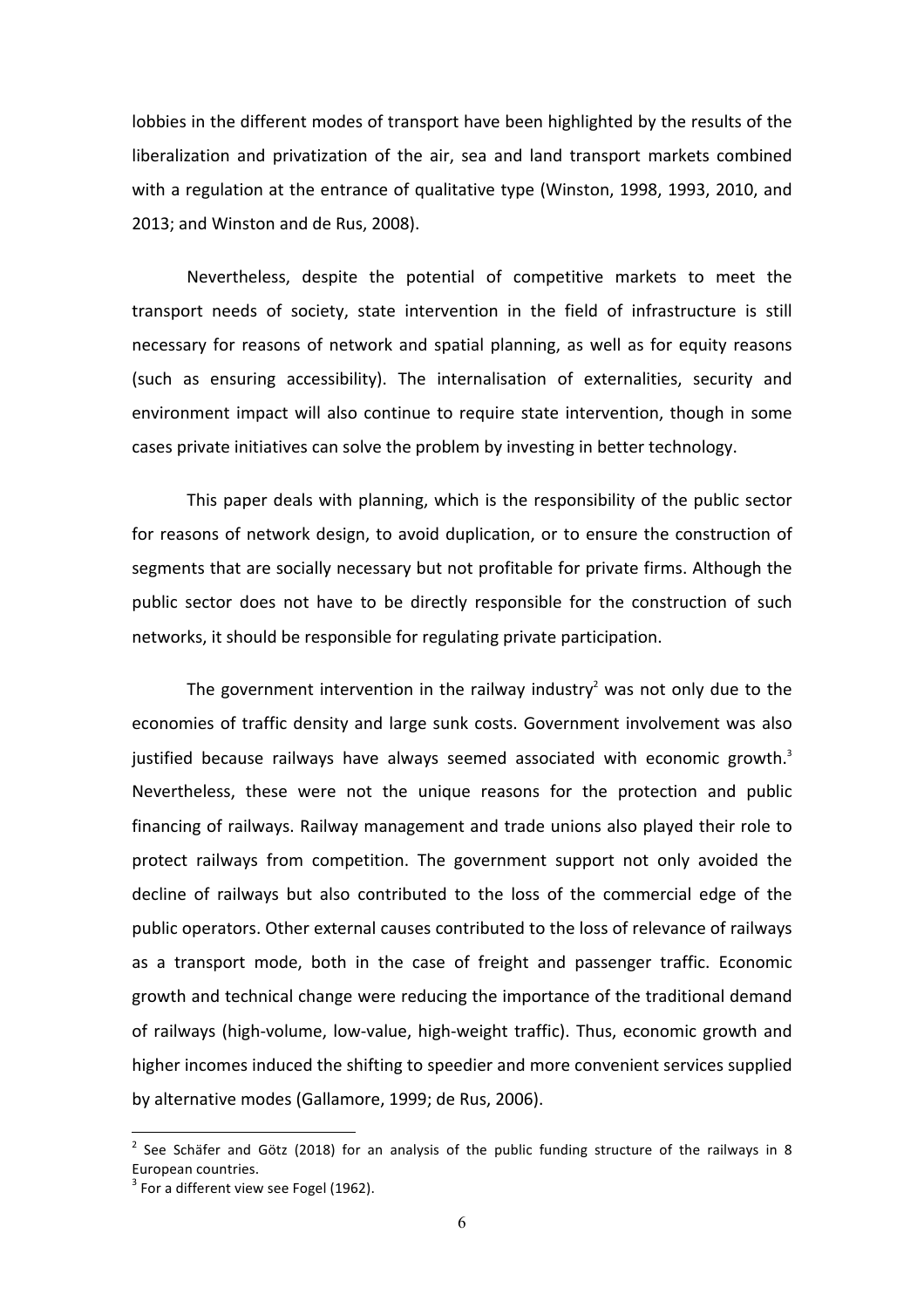The European Commission has targeted the revitalization of the railway industry, $4$  by trying to enforce vertical unbundling and allowing the construction of a new high-speed network with significant government contributions, as a policy to deal with the challenges posed by congestion and environmental issues. This is something that has been widely accepted by national governments and the general public, in spite of the finer approach of comparing the value of this policy with its alternatives, including first best policies as road pricing.

In this paper, we do not dispute the value of rail as a transport solution for congested corridors (urban or intercity) with enough volume of traffic to compensate the fixed and external costs of this irreversible investment. Our position is to underline the need for an efficient planning and economic evaluation of projects, incorporating all possible alternatives (which include not only other transport modes but also its optimal timing), and highlighting the long-term effects of short-term investment decisions to avoid the misallocation of resources (Winston and Maheshri, 2007; de Rus, 2011).

The economies of traffic density deliver their benefits in high volume demand corridors and, therefore, the average cost per passenger goes down. The problem is that the same source of decreasing average costs is a heavy burden when the traffic is weak. In corridors with low traffic, rail average costs rise as traffic declines, making the system unsustainable at low volumes. Moreover, the railway lobby has alleged that environmental benefits justify the construction of new rail lines given the more environmentally damaging alternatives. Nevertheless, the need for high traffic volumes also applies in the case of these environmental benefits. The evidence shows again the need of high traffic volumes to make the railways a better environmental option for intercity transport (Kageson, 2009). The argument about the environmental advantage of railways also loses strength when we take into account environmental regulatory changes in alternative transport modes, such as the introduction of the air

<u> 1989 - Jan Samuel Barbara, margaret e</u>

 $4$  Before the first railway package of 2011, the situation of the railways in Europe was critical: "...railways continued to be seen as a problem in most of Europe. They steadily lost market share, falling from 10 per cent to 6 per cent of passenger kilometres and 20 per cent to 8 per cent of freight ton kilometres over 30 years. They also required high and increasing levels of subsidy  $(...)$  less than half of the total costs of the rail transport in Europe were borne directly by passenger and freight customers" (Nash, 2006, pp.26).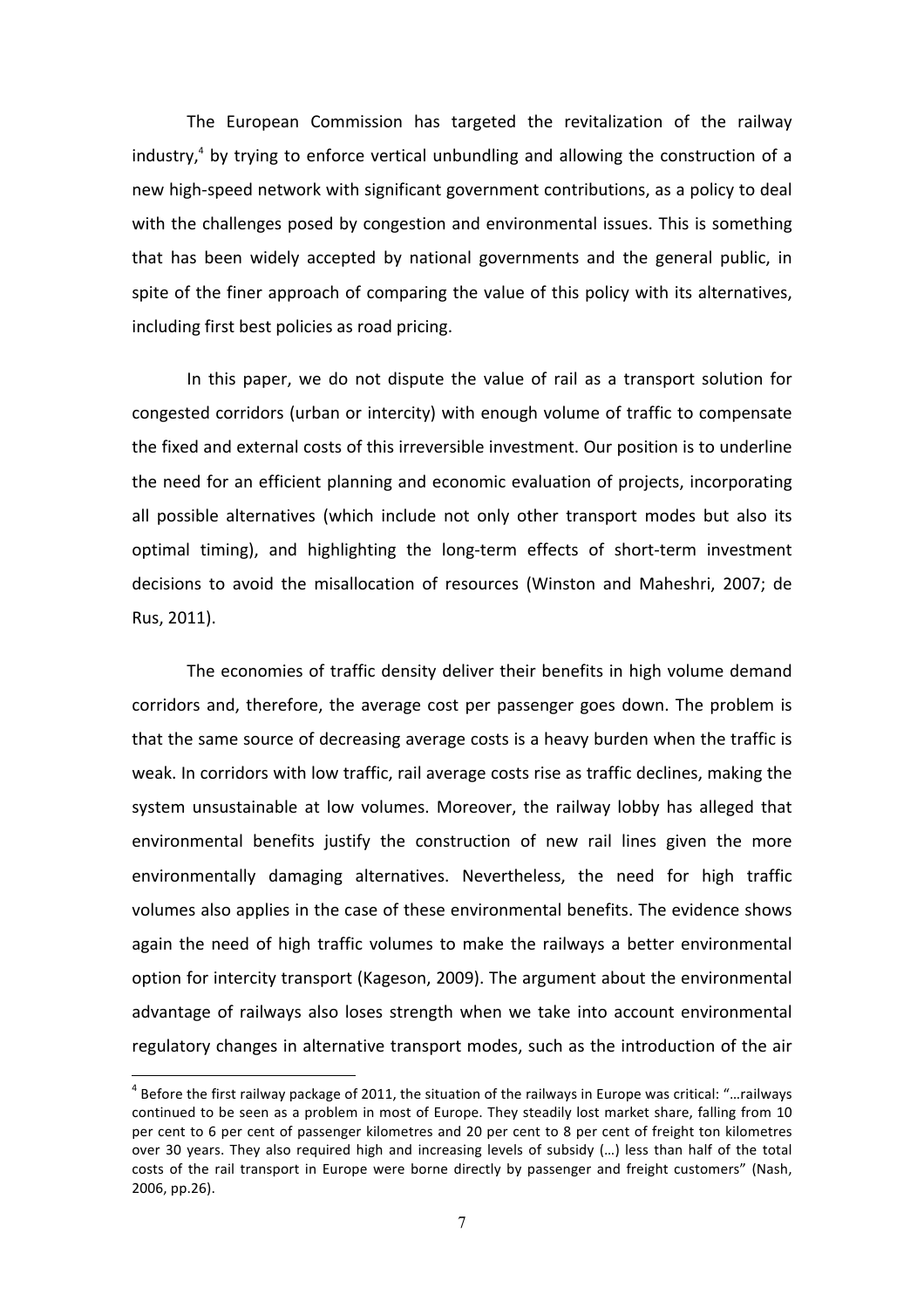transport industry in the European emission trading system since 2012, or the technological advances in cleaner (electric) vehicles in the road sector.

In the provision of public infrastructure, the government must decide the type, the place and the timing of projects, and to design the contracts for the construction, maintenance and operation during the life of the projects. There is an overwhelming body of evidence of government failure to deal with these problems (Engel *et al.*, 2014). The evidence shows that public intervention in the transport system is far from being optimal. Wasteful investment, inefficient pricing, poor regulation and a poorly designed private participation in the construction and operation phases of infrastructure provision have been common features in many countries all over the world. 

Government policies have not always been positive for the transport system. They have also implied negative effects, through increasing time and money costs and excessive public expenditure. Winston (2013) summarized why government has been unsuccessful at solving the problems associated with public infrastructure delivery: "Instead of developing a broad thematic strategy to improve the transportation system's performance based on efficiency criteria, policymakers are considering a piecemeal combination of options that seek to increase transportation funding and infrastructure spending. Some policies may improve transportation efficiency, others may not, but none offer the potential to rid the system of decades of inefficient practices and to spur innovations in operations and technology that may substantially benefit the traveling public and other economic sectors."

The use of a piecemeal of options instead of a broad strategy has important long-term consequences. There is an important problem associated with large projects which in principle seems to be manageable through efficient planning and evaluation. The existence of multiple equilibria in the long-run and the possibility of ending up in a bad equilibrium when the evaluation concentrates on individual projects and loses the larger picture of the long-term intermodal effects needs to be highlighted. This is again a warning of the inadequacy of dealing with a project in isolation, ignoring relevant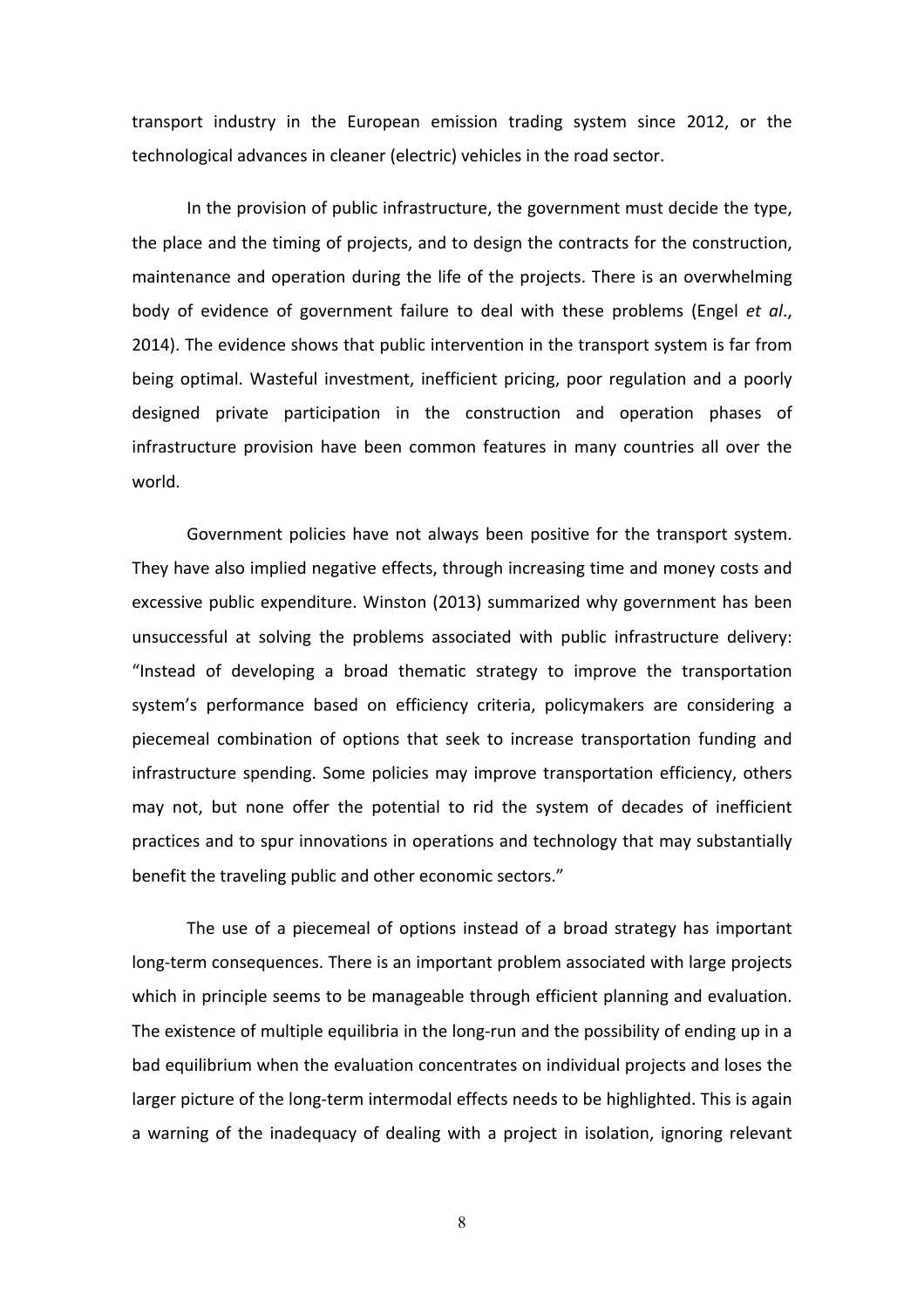interactions with other markets and the dynamic process during the lifespan of the project (de Rus, 2017).

Mackie *et al* (2014) describes the principles of cost-benefit analysis defending its use for an informed transport policy. The appraisal technique is considered useful for the evaluation of a programme like highways but "when it comes to mega projects such as high speed rail, CBA can run into difficulties. This is partly because it is not easy to say what alternative form of expenditure the scheme is being compared with - quite possibly not in the transport sector at all. It is partly because mega projects are expected to have transformational and macroeconomic effects which are hard to handle using microeconomic tools. But also such projects tend to become politicised early, making cool dispassionate assessment of such projects problematic".

Leaving the interference of politics in the economic evaluation of projects for section 4, and accepting that it is easier to apply CBA to a set of similar projects, the investment in HSR infrastructure *has* to be compared with alternatives within the transport sector; otherwise, the CBA of the project is misleading, as it ignores other ways to solve the main goal (to solve a transport problem).

Nash (2014) mentions the example of high speed rail in Britain as "a good illustration of the complications of rail appraisal". In his review of the British experience in the appraisal of the rail sector, indicates that "there are many options in terms of alternative high speed rail systems designed to relieve capacity on the most congested parts of the network and offer time savings between the major cities  $(...)$ . Similarly, there are numerous alternatives in terms of conventional rail, again including building new routes and upgrading existing systems. Other options include investing in alternative modes of transport and using pricing policy to manage demand." All these alternatives should be included in the analysis.

In the case of the introduction of HSR in Spain, the largest HSR network in Europe and the second one around the world after China, the evidence shows considerable losses in welfare. The evaluations available (de Rus and Inglada, 1997; Levinson et al., 1997; de Rus and Roman, 2005; de Rus and Nash, 2007; de Rus and Nombela, 2007; de Rus, 2011; Albalate and Bel, 2015; Betancor and Llobet, 2015,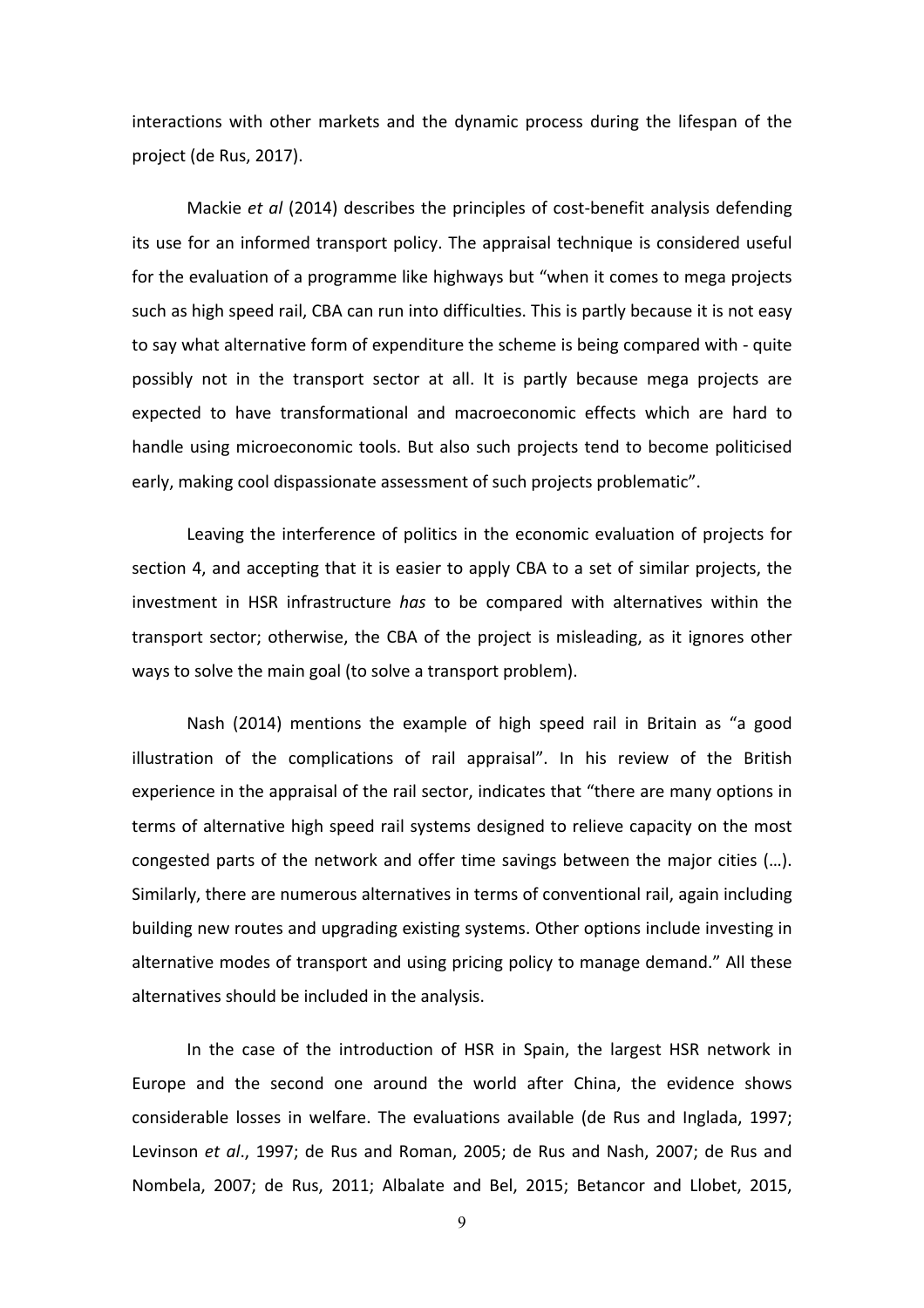Albalate and Bel, 2017) shows that the marginal savings of HSR with respect to air transport in Spain come from a reduction of the monetary component of the generalized price, since time savings are too small to explain the modal shift. Moreover, contrary to what happens in the air transport industry, the ticket price of the HSR only includes a part of the cost of the infrastructure: its maintenance and operating cost, and little else. In this case, the advantage of the train over the plane is explained by the fact that train users do not pay (or only do it in a small part) for the expensive infrastructure they use. Thus, in this case, the railroad gains the battle of the modal distribution with significant losses of social surplus.

The political benefit generated by the construction of HSR lines in Spain explains the current expansion of the network in extremely low demand corridors, relying on a public opinion that continues to positively value large infrastructure projects, partly because of ignorance of their true social costs and, perhaps, because of some kind of irrational beliefs (Flyvbjerg, 2013). Other elements that explain this situation are: the absence of ex-ante economic evaluation, both rigorous and accessible to citizens; an inadequate allocation of risk for private participation in the construction of the infrastructure; and an institutional incentive system with various levels of government (supranational, national and regional) and a separation between who demands the investment and who pays for it.

To ignore the results of independent economic evaluations in the final political decision is not only applicable to the Spanish case. Although the systematic use of CBA to examine options is well developed in other European countries, and specially in Britain, Nash (2014) concludes his review with the following assertion regarding the cost-benefit analysis of HSR in Britain: "Finally, the example (HSR) also illustrates the importance of political factors in rail decision taking. The decisions on linking the HSL to Heathrow and to the high speed line to the Channel Tunnel appear to have been taken without regard to the appraisals, whilst in justifying the investment politicians tend to emphasize wider economic benefits and greenhouse gas savings, neither of which plays a major part in the appraisal"

A high component of fixed costs and the irreversibility of investment explain why suboptimal technological options can displace better alternatives (de Rus, 2017).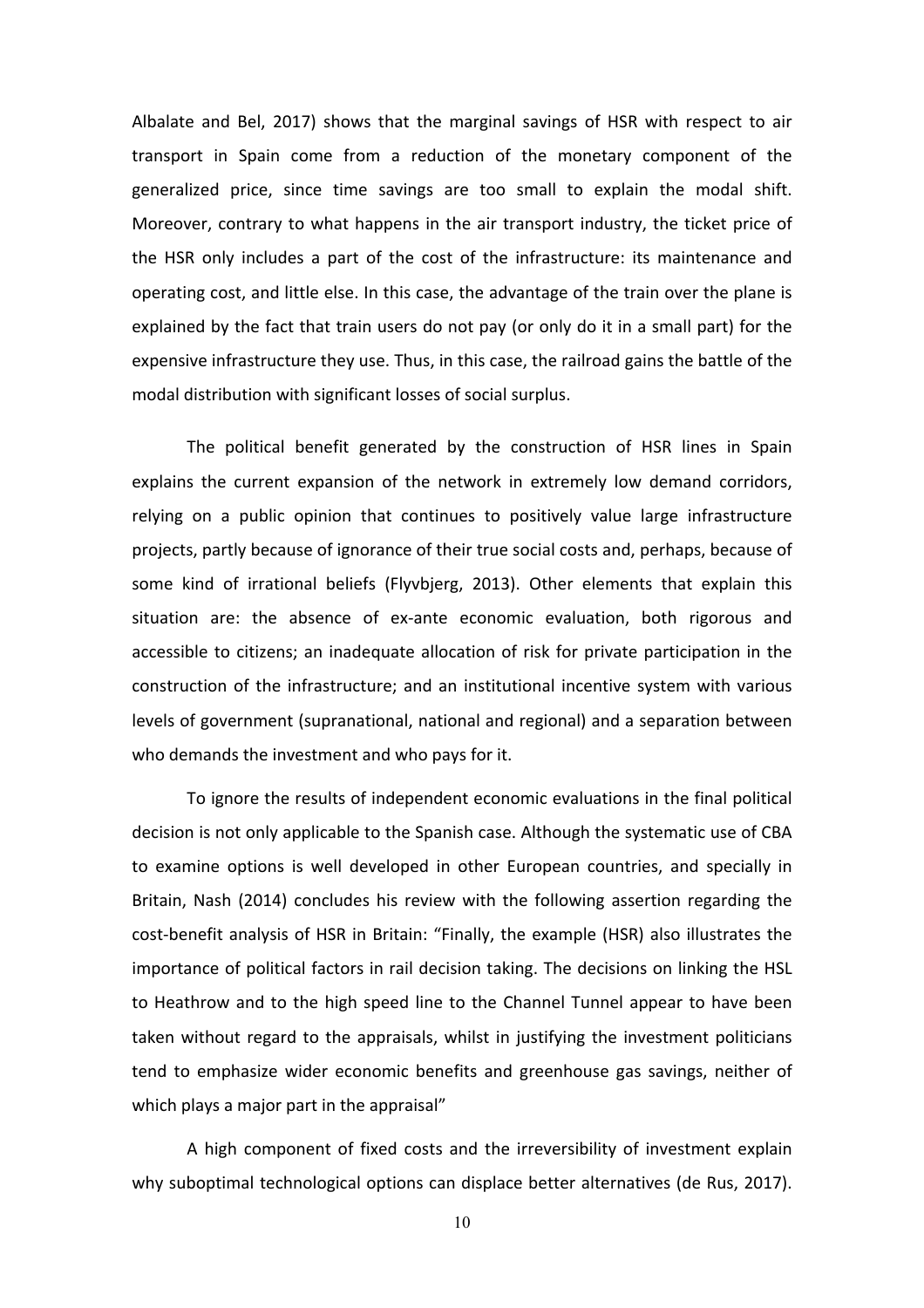The economic planning of infrastructure and the evaluation of projects need to look carefully to the dynamic process associated with the initial decisions. Large transport infrastructure projects present these characteristics, and the decision concerning a particular project influences the future with a type of dynamic process in which initial investment favors subsequent investments in, perhaps, a less efficient technology than the next best alternative. This is the case of attending the medium distance intercity mobility in low population density countries with regional air transport or a HSR network (de Rus, 2011).

The long-run effects on the allocation of resources can be dramatic. The case of HSR versus air transport is illustrative in countries where both systems can be considered mutually exclusive. In countries with low population density, the usual base case is a network of airports with enough capacity to provide infrastructure for pointto-point medium distance trips. HSR infrastructure is a technology for high volume corridors; it is expensive and a high proportion of its costs is sunk. The irreversibility of investment is one of its main characteristics. Compared to HSR, sunk costs and irreversibility are lower for the air transport infrastructure. The reason is twofold: On the one hand, the cost of building airports depends on the level of demand, since the higher the level of demand, the higher the size of the airport. On the contrary, the costliest part of the HSR infrastructure are the rail tracks, and thus the cost of constructing the rail infrastructure varies little with the level of demand. On the other hand, once two regions have been connected with airports, only one more airport is needed to connect a third region (half of the previous investment). However, once two regions have been connected by rail, the cost of connecting the third region is almost the same (de Rus and Socorro, 2017).

Hence, unless the HSR project is carefully evaluated looking at all alternatives and the long-term consequences of the investment, it may well be that the initial decision of building HSR lines ends up with an undesirable equilibrium in which the wrong technology displaces a cheaper, more efficient, financially sustainable and reversible alternative. HSR is a technology to solve transport problems as well as air transport. Technical neutrality has to be a key component in the planning process.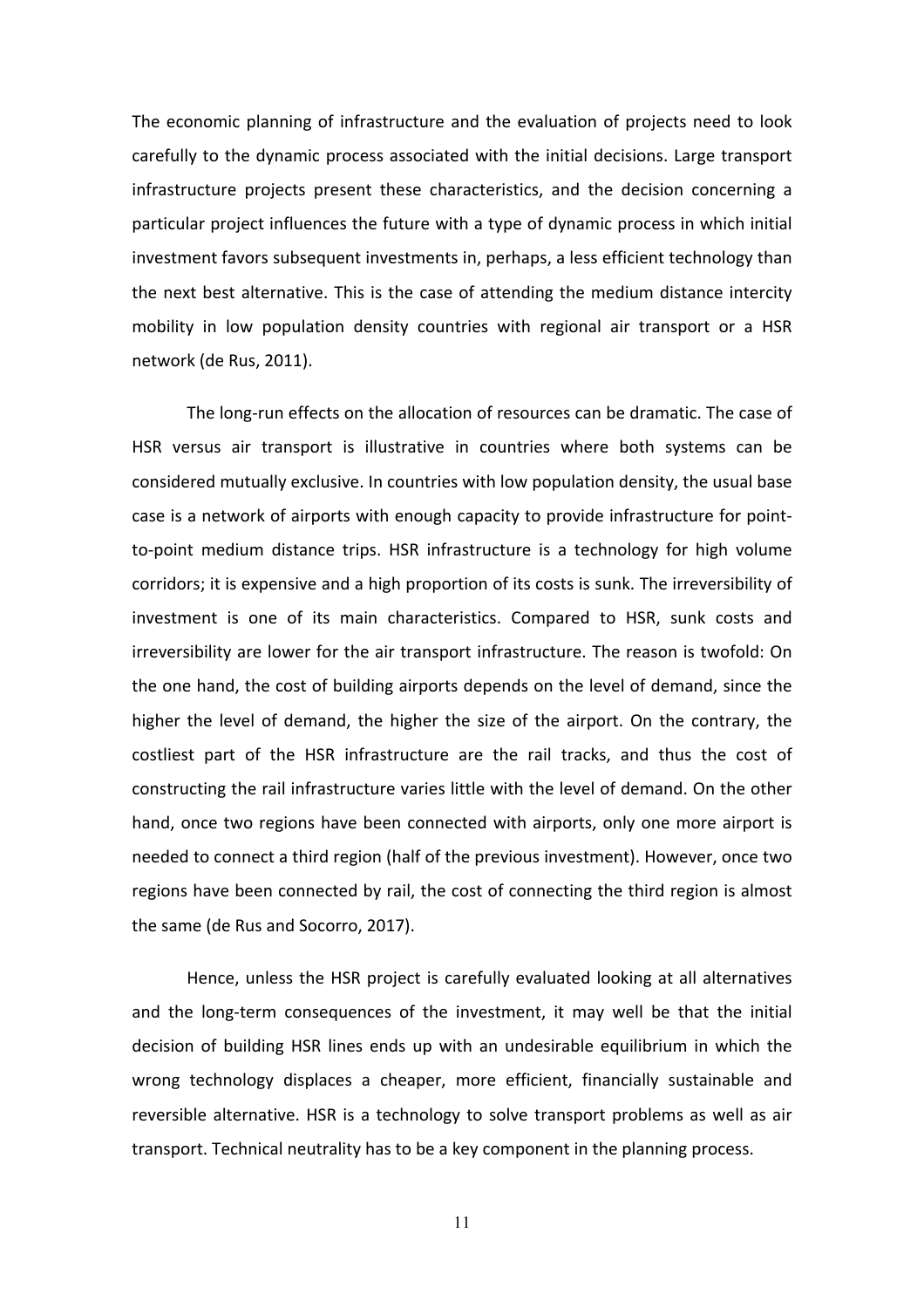#### **3. Pricing and investment**

An efficient planning of public infrastructure requires to deal with pricing and investment simultaneously. The reason for the non-separability of pricing and investment is very simple. The price to be charged for the use of the infrastructure is required to predict the demand for such an infrastructure, or the choice of capacity in case there is more than one option. This is the case of Dupuit (1844) when analyzing the social welfare of a toll-free bridge. The case of the "Dupuit's bridge" with zero marginal cost and free access in order to maximize consumer surplus is only optimal under some restrictive conditions, such as the absence of congestion (Hotelling, 1938), or a shadow price of public funds equal to zero. If the government is subject to a budget constraint and a toll is required, the demand will be lower, as well as the consumer surplus, and it may well be that, in these circumstances, the project is now socially unprofitable.

Pricing affects demand and, hence, the social welfare associated with a particular project. There are cases in which two groups of infrastructures (in addition to the road network) have been constructed to solve the same mobility problem for medium-distance interurban domestic trips but using different pricing schemes. Airports and HSR networks usually overlap in a set of origins-destinations in which HSR infrastructure is always built after airports. The effects on modal split have been very favourable for the HSR, having captured in some lines practically all demand. However, this shift in demand may be due to the fact that HSR users do not pay for the construction cost of the rail infrastructure while in large airports (that is, those competing with HSR) air transport users do.

The lower construction cost of airports, less indivisibility, their multiproduct nature, their less use of land, and lower barrier effect on the territory, make attending the interurban mobility of medium distance with air transport a superior option in many cases, even if the HSR is priced just to cover variable costs. A necessary condition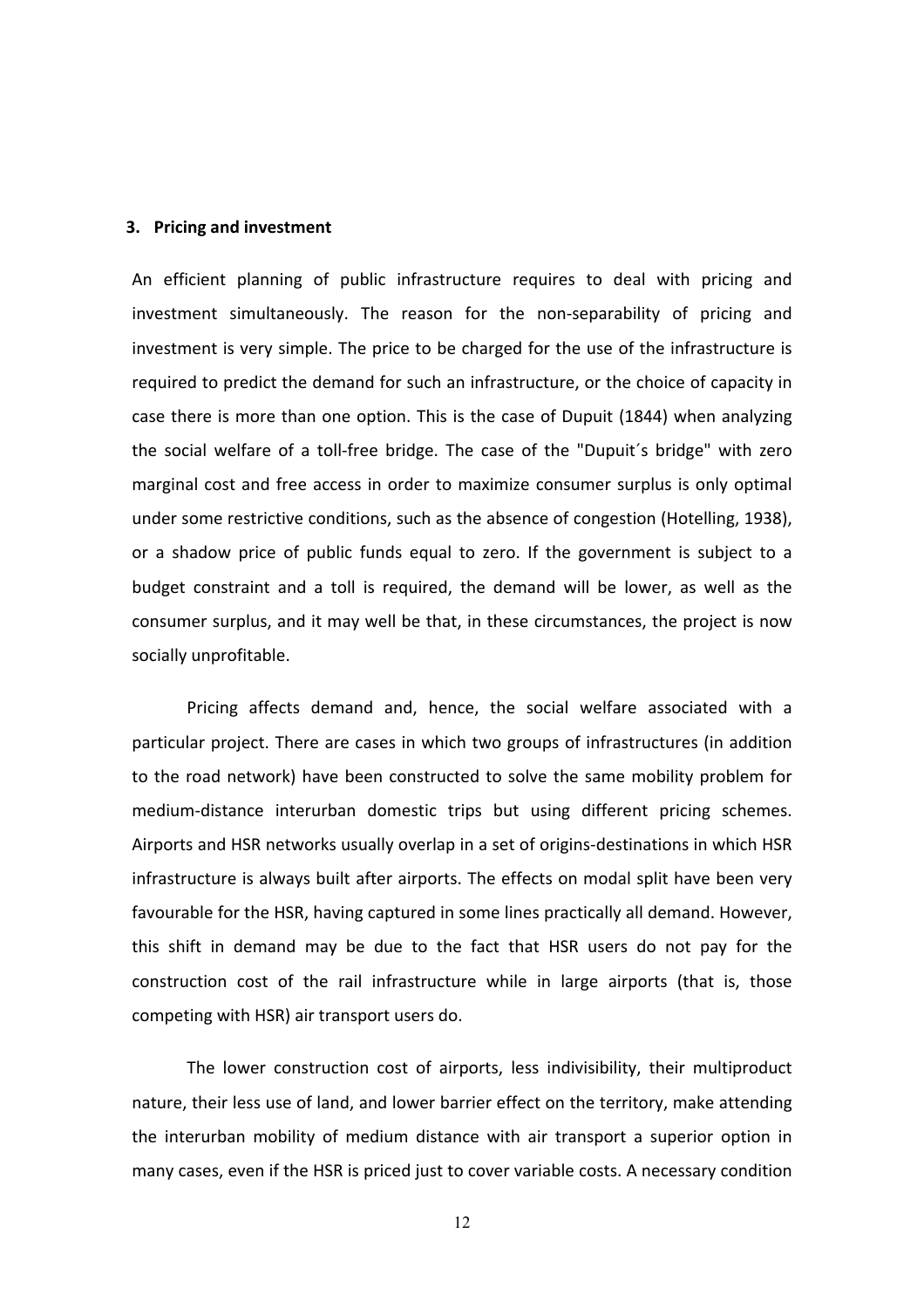for the HSR to be a superior alternative is to serve a corridor with a high demand volume. If the HSR is forced to cover both variable and construction costs a much higher volume of demand would be required. Preston (2017), based on Crozet (2014), shows that in order to make a commercial return the demand threshold is around 20 million passengers per annum. In their study this threshold is only passed by 42 percent of the HSR lines examined. The majority of them are from East Asia. According to Albalate and Bel (2015), Paris-Lyon is the only HSR route in Europe covering all costs (including construction, operating and maintenance costs).

The problem of meeting the needs of medium-distance and long-distance mobility with investments in airports, or HSR, or both, has to be solved simultaneously considering the investment in capacity and the choice of transport technology with the type of pricing that is going to be applied. The pricing scheme will influence the economic evaluation of projects. An error in the initial choice of technology may lead to a suboptimal and irreversible equilibrium in the long-term: once the construction of one of the networks is started it is optimal to continue using the network (or even constructing new sections), though this ex-post equilibrium is socially inferior to the alternative of not having such a network.

The discussion on what prices should be charged for the use of transport infrastructures and services remains one of the most controversial in the literature and is still far from being resolved. Although the "golden rule" from the point of view of economic efficiency is that prices should be equal to social marginal costs, but these can be defined in the short or long-term. In addition, there are budget constraints and incentive problems. Alongside this, and regardless of what criteria applies, the optimal charging of a given transport infrastructure should be made taking into account the existence of other complementary or substitute modes of transport (de Rus and Socorro, 2014).

An efficient pricing leads the user to make their travel decisions according to the social opportunity cost. This affects the journey, the day and time, and the transport mode; and even, to travel or not. Assuming that the transport service operators follow the principles of optimal pricing, how much should the airport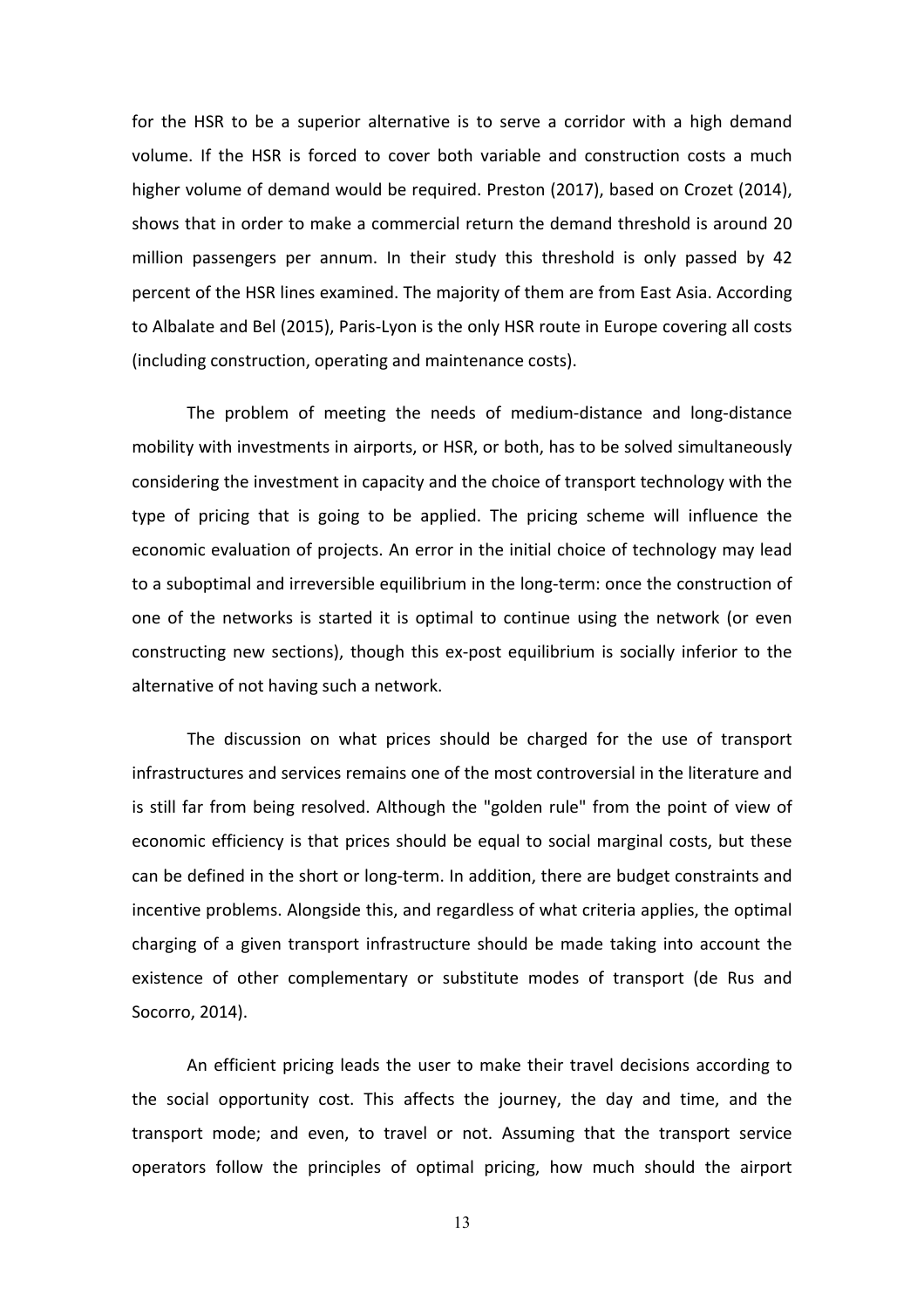authority and the rail track administrator charge for these competing alternatives in medium distance trips (suppose for simplicity that there are no externalities or problems of equity)? The answer is apparently simple: the marginal social cost of using the infrastructure. The problem is that, due to the presence of indivisibilities, high fixed costs and the shadow price of public funds, pricing according to marginal social cost is a complex task. Charging the marginal cost in the short-term, in addition to the practical difficulties involved, is incompatible with the recovery of fixed costs when there is excess capacity, a characteristic common to some airports and especially to HSR lines, whose capacity is very high, higher than its present and, presumably, future demand in some of the existing and projected lines in Europe.

An alternative is to charge the long-term marginal cost. The short-run marginal cost equals the change in total cost when demand is increased, keeping the infrastructure capacity constant. The long-run marginal cost is the change in total cost when demand is increased, allowing an optimal capacity adjustment. The marginal costs in the short and long-term are the same, assuming a prediction of perfect demand and perfect divisibility of the infrastructure. Both assumptions are unrealistic in transport and the consequences of choosing one of the two options have important implications in practical terms (see Nash, 2003; or Rothengatter, 2003).

Ideally, with fixed capacity, any user willing to pay his additional marginal cost should be given access to the network. When capacity exceeds demand, short-term marginal cost is lower than average cost. Although it is theoretically optimal to charge a price equal to short-term marginal cost and finance fixed costs with taxes, there are some reasons to deviate from this optimal first-best tariff principle (Laffont and Tirole, 1993): (1) financing fixed costs with distorting taxes has an associated cost, the deadweight cost of taxation.; 2) if subsidized costs are covered, the company's effort to minimize costs is reduced; 3) problems of fairness when those who do not use the infrastructure pay the costs of those who use it, and 4) the dynamic problem of capacity expansion in the long term. Moreover, when it is planned to price short-term marginal social cost, it should be ensured that users are willing to pay the investment costs of providing the capacity.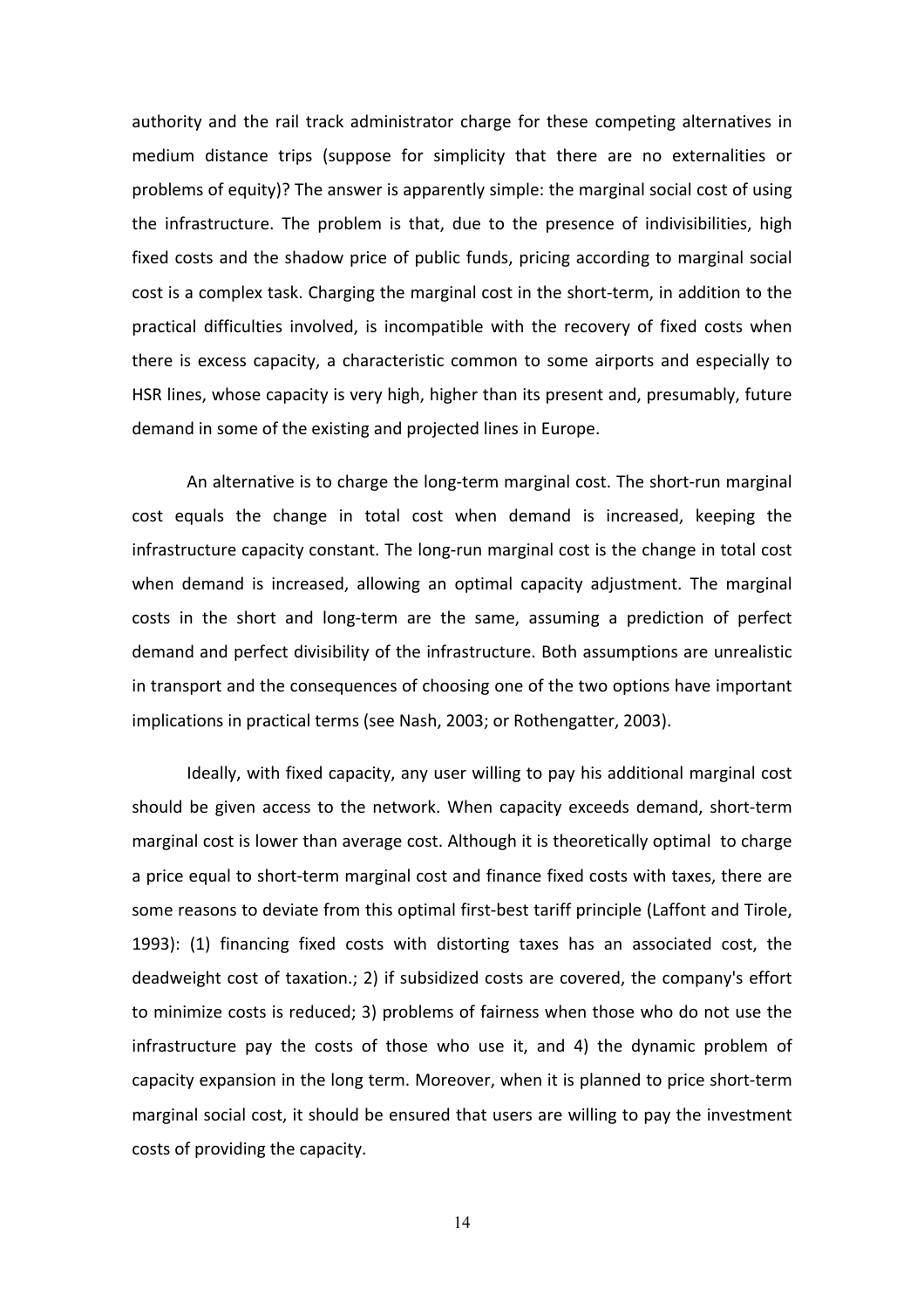There are other reasons to depart from short-run marginal costs. Firstly, the financial burden limits the capacity of the companies to act and may produce inefficiencies. Infrastructure costs are not covered with access charges in Europe though the degree of cost coverage varies from 3% in Norway to 95% in Germany. Government contributions and debt issued by the infrastructure manager remains as the two main sources for the financing of rail infrastructure investment in many countries (Schäfer and Götz, 2018). Secondly, private participation in the development of railways is compromised when the companies are not able to recover a significant share of total costs (Casullo, 2018).

The departure from short-run marginal social costs can be justified for the enumerated reasons. The requirement of a mark-up on the short-run marginal cost makes less relevant from practical pricing decisions to focus the problem on the calculus of the long-run marginal cost. A practical approach could be evaluating the social and the financial net present values of a project within a range of prices from the lowest possible optimal price to the one that complies with the budget constraint.

# **4.** The public governance

What reasons can explain why governments have deviated from a welfare-maximizing behaviour? Several hypotheses, not necessarily mutually exclusive, can be formulated. The first is that the government tries to maximize the probability of re-election (Downs, 1957; Niskanen, 1971; Sobel, 1998; and Robinson and Torvik, 2005). In the case of transport investment, the typical project "...takes a little from a large group (e.g. all taxpayers) while hugely benefiting a small group (e.g. a specific subset of travellers). Since any single investment is politically rational in this way, overinvestment is the expected outcome" (Mackie et al, 2014). The second is the capture theory (Stigler, 1971) and/or the interest groups pressure to guide government policies to their advantage (Becker, 1983). In some cases, a third reason could be added, concerning the absence of economic principles in the public agencies of transport infrastructure. In many countries, the institutional design of the ministry of public works has favoured the dominance of an engineering view in planning, disregarding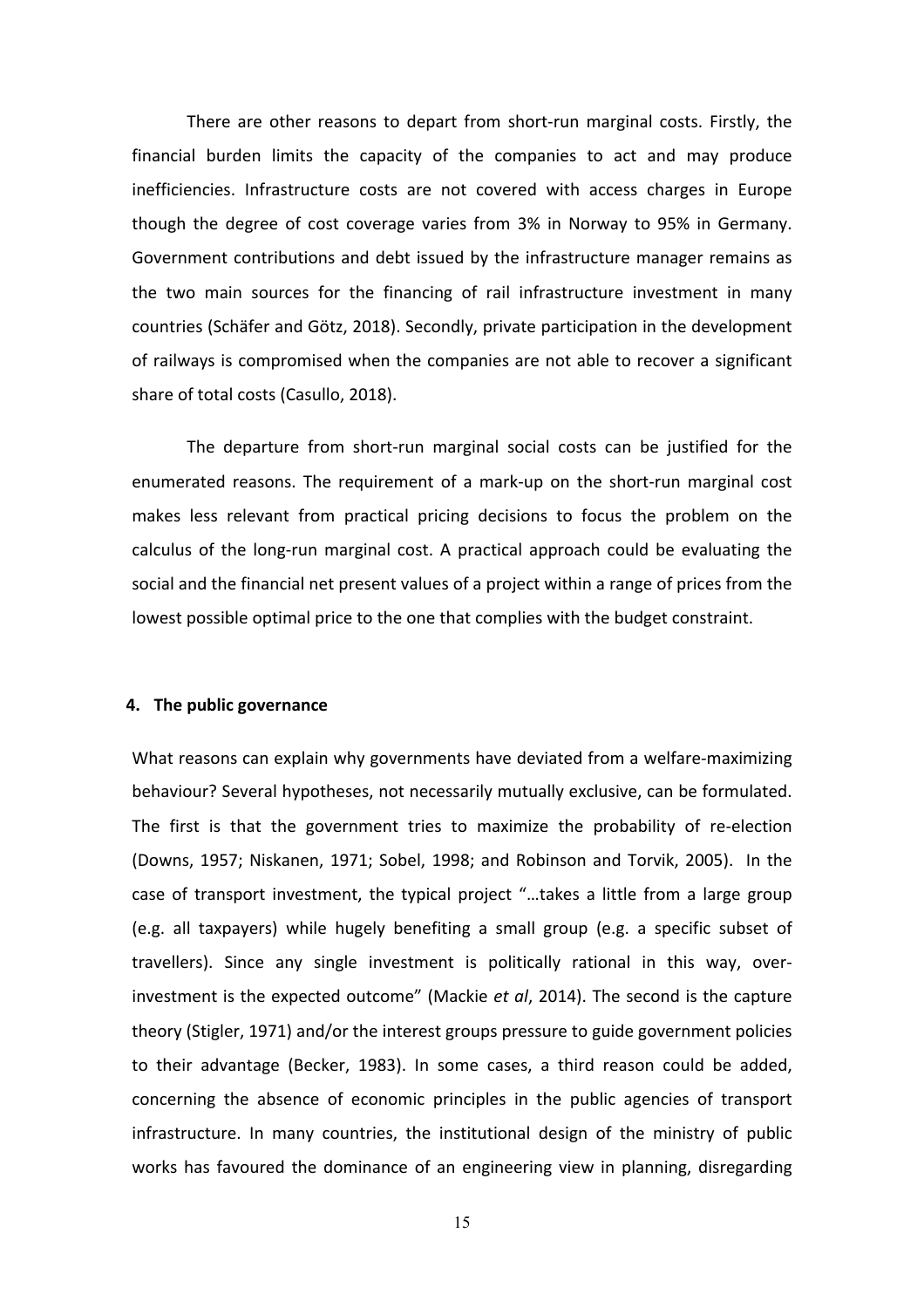the existing economic knowledge on economic evaluation and the problems of incentives for contract design and regulation in a context of asymmetric information, and different agents and objectives (see Engel *et al.*, 2014).

A related and highly relevant subject concerning institutional design is the presence of various levels of government and who is financing the infrastructure. Projects are evaluated within a framework in which different levels of governments are implied (for example, national and regional governments, or supranational and national agencies), and where the objectives of the agents involved are not usually aligned. Assuming that a positive net present value is a requirement to get the project through, and the objective of a regional government (or a national government) is to get his project approved and totally financed by the national government (or partially funded by the supranational agency), the incentives to overestimate benefits and underestimate costs are obvious, as well as the loss of incentives to reduce costs and charge users to raise revenues. This separation between who promotes and who pays also affects decisions on infrastructure capacity and the kind of technology chosen (de Rus and Socorro, 2010a,b; Flyvbjerg, 2014).

In order to pursue optimal investment and pricing policies in transport infrastructure provision, a deep restructuring of the ministry of public works in many countries would be necessary. It is the government's responsibility to plan the infrastructure network, but it does not make much sense to evaluate the projects within the same ministry or to build, or exploit, them directly as monopolists in the case of services that can be offered by firms competing in the market. If competition in the market is not possible, competition for the market should be introduced, by awarding a temporary monopoly to the best bidder chosen through a well-designed bidding mechanism.

The separation in general directorates by modes of transport must disappear for investment or regulation purposes (or, in other words, be reduced to technical engineering aspects). Instead, two new units must be created: an independent unit, with sufficient means and unquestionable technical reputation, must jointly evaluate and prioritize all transport investments. In the economic evaluation all alternatives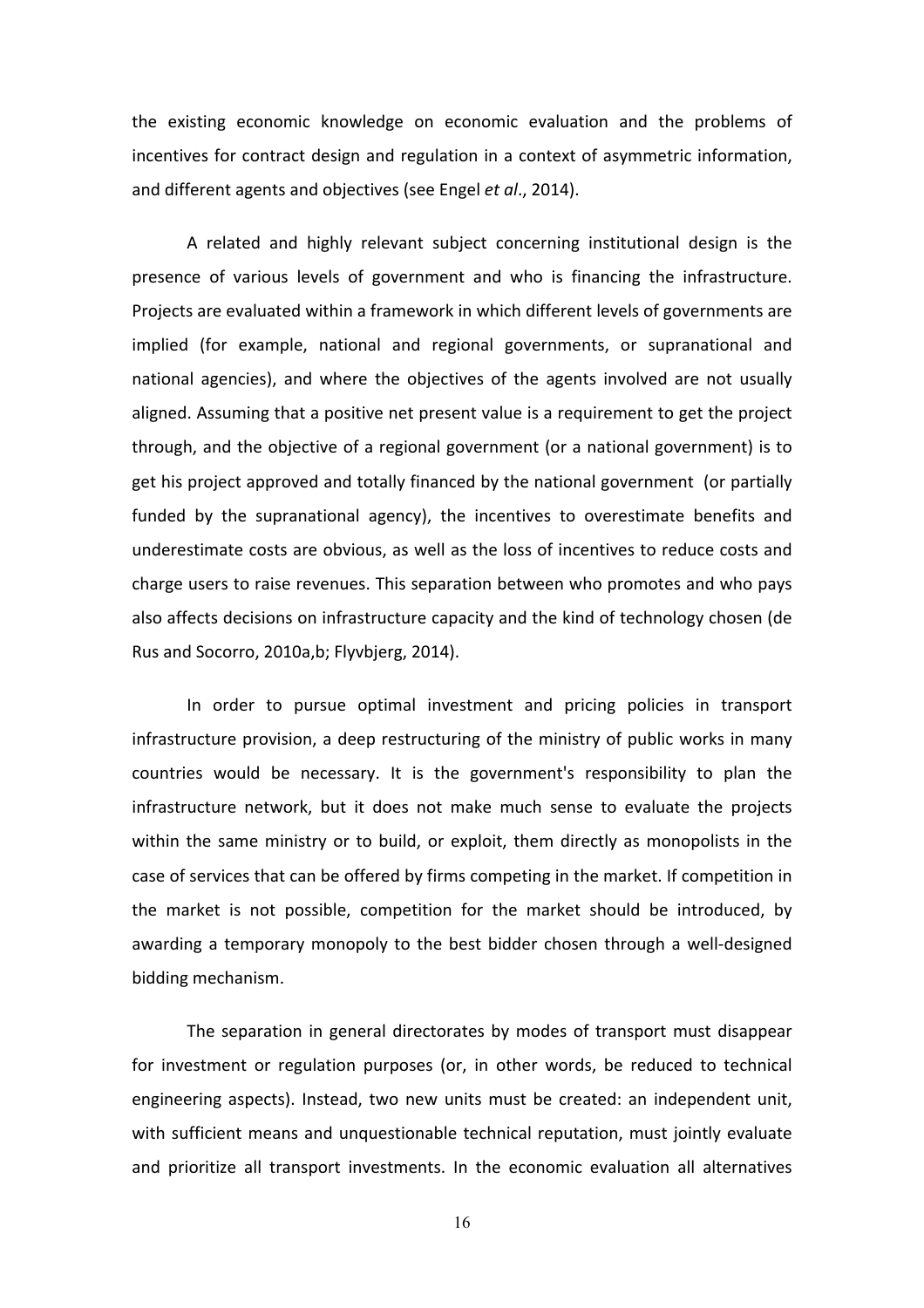should be included (which implies including not only all possible transport modes to solve the mobility problem but also the possibility of postponing the investment), and all costs should be considered (independently of who is paying and the different levels of governments involved). Another independent unit, different from the previous one, would be responsible for designing, awarding and managing concession contracts for private participation in all modes of transport, providing the appropriate incentives.<sup>5</sup>

These two units, the evaluation and the management of private participation, must operate with total autonomy and independence if we do not want them to become useless bureaucracies. Finally, the increase of private participation must be accompanied by an improvement in regulation, a task that is the responsibility of the regulators in advanced countries. A single cross-sectoral agency or several sectoral agencies may be created since increased private participation forces greater vigilance when markets are not very competitive to avoid the exercise of market power. This is one of the challenges that the government has with respect to private participation in industries with limited competition: the beneficiaries should be the taxpayers and the users, and not only the private firms.

The institutional infrastructure required by modern societies requires independent regulators. This is commonly accepted but it is also necessary an independent agency that guarantees the rigorous selection of investments. Then, private participation has to be based on auctions, and contracts designed in accordance with best international practice. The objective is to reduce the political interference in the technical phase of project evaluation, to guarantee the selection of good projects and its implementation by the most efficient firms.

# **5. Conclusions**

<u> 1989 - Jan Samuel Barbara, margaret e</u>

Transport infrastructure investment are planned and evaluated within a framework in which different levels of government are implied (national, regional, and supranational), and where the objectives of the agents involved are not necessarily

 $^5$  For a complete description of this alternative governance structure see Engel *et al.* (2014, p. 132)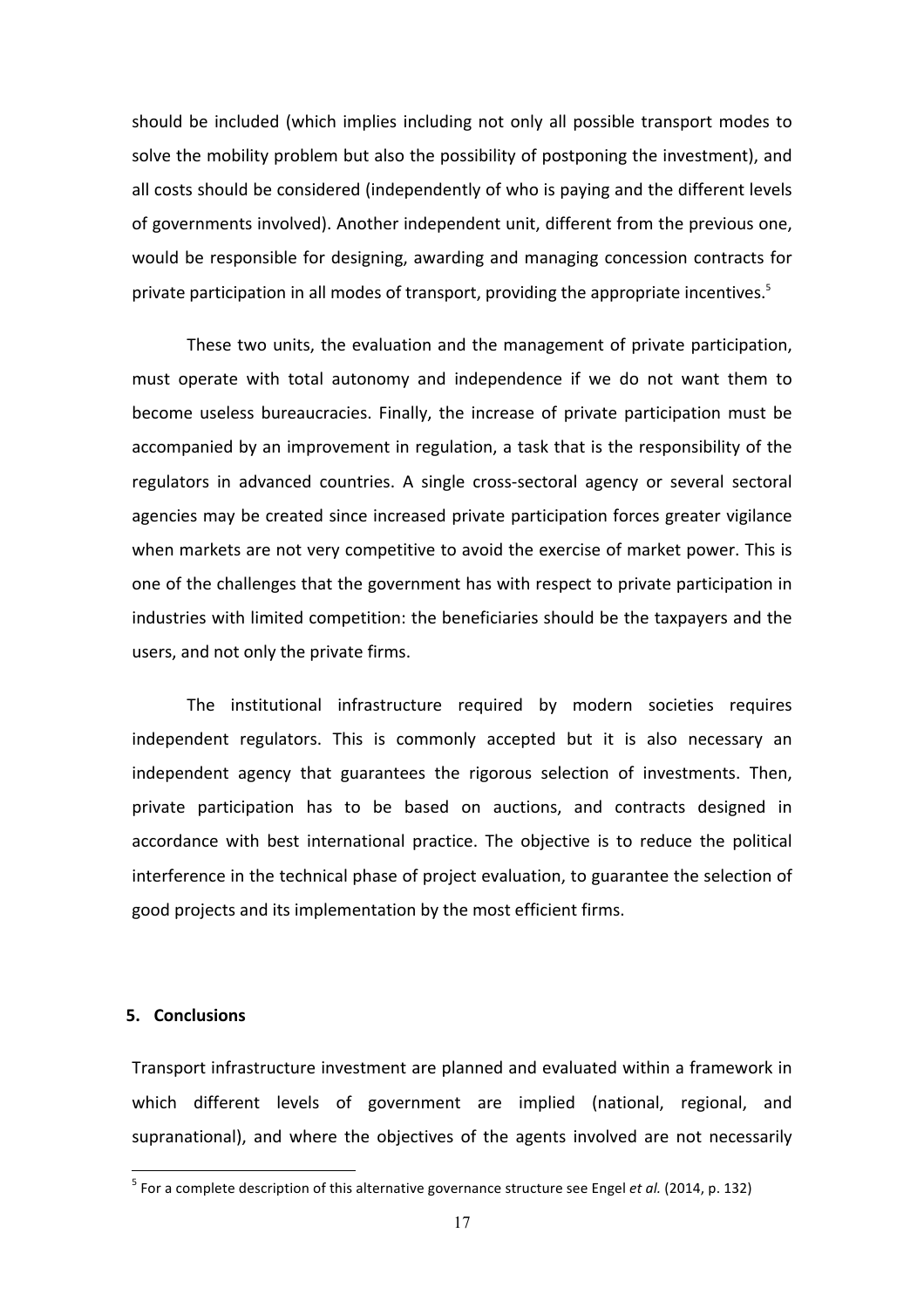aligned. When who promotes the project differs from who pays for it, there will be incentives to overestimate benefits and underestimate costs, and no incentives to charge users to raise revenues or make efforts to reduce costs. To avoid these inconveniences, a change in the institutional design affecting the ministry of public works in some countries would be necessary.

This paper stresses the importance of establishing the right link between planning and the economic evaluation of infrastructure projects. Although both stages are intertwined, infrastructure planning belongs to the government but the economic evaluation has to be independent of the government. Moreover, the selection of the pricing scheme is essential for a sound process of economic evaluation but belongs to the planning stage. We also discuss the institutional design and its effect on investment decision, particularly, the financing of projects under different levels of government and its perverse consequences on infrastructure capacity decisions. Without the appropriate institutional design, the cost-benefit analysis of infrastructure project losses its relevance.

Optimal investment decisions in infrastructure cannot be taken without a prior pricing scheme. This very simple economic principle has been ignored in very large infrastructure projects leading to over-capacity and subsequently to the justification of price reduction given the irreversibility of the investment. This is the case of the expansion of the high-speed network to serve medium-distance trips in corridors with insufficient demand where air transport is a very close substitute. Planning requires a joint evaluation of the alternatives but the institutional design in many countries has allowed taking crucial investment decisions in different units within the public works department in isolation and without taking into account the long-term consequences on the transport system.

Airports and the railway infrastructure have market shares that vary substantially with small changes in their relative prices. The decisions on the expansion of the HSR network should not be taken without a proper consideration of the different options available, particularly in corridors where there exists a welldeveloped airport network, low volumes of demand, and tight budget constraints. The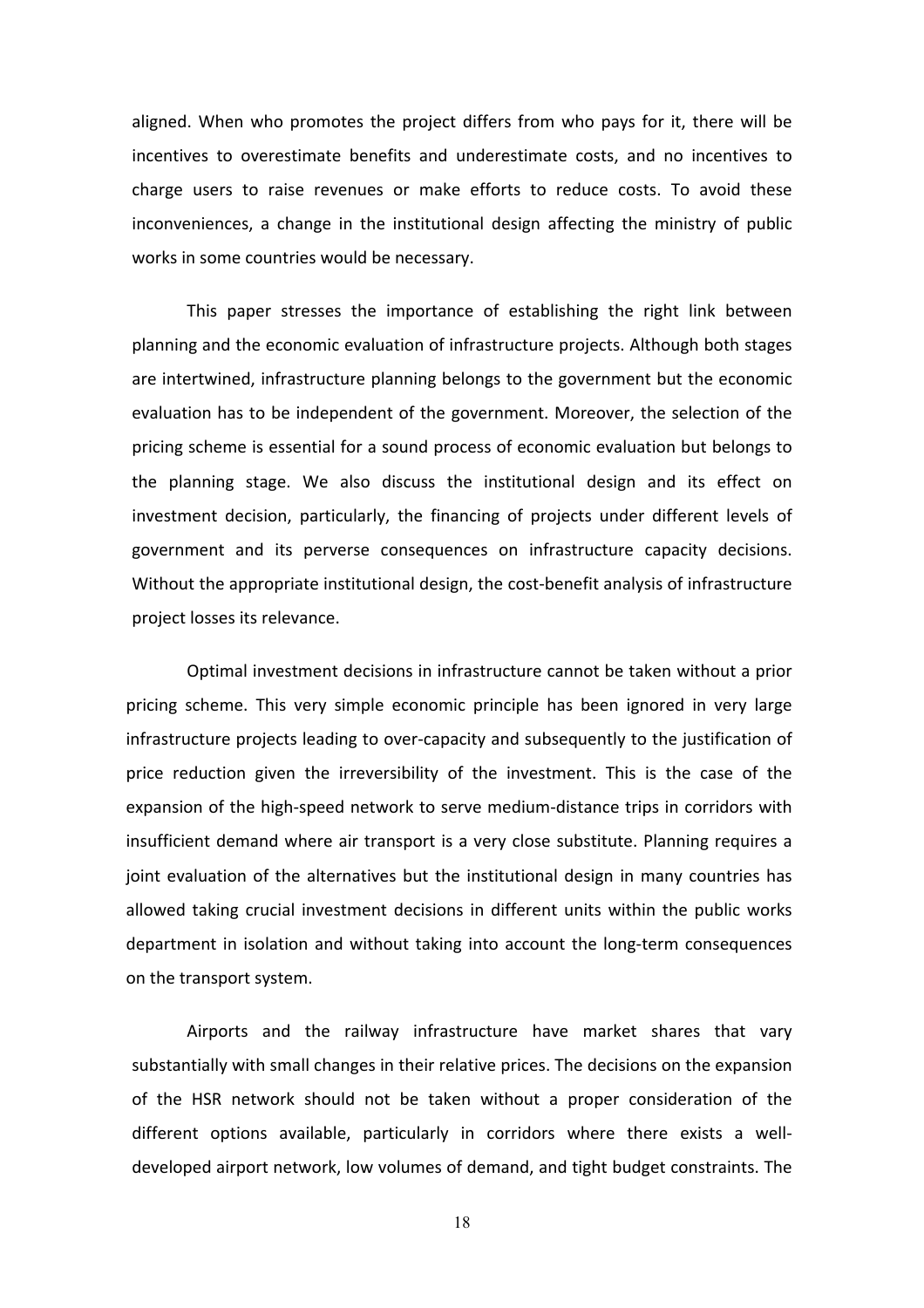economic evaluation of constructing both airport and HSR networks requires a volume of users, and willingness to pay, much higher than that currently existing in many of the existing or planned corridors in Europe. Although the irreversibility of the investment is common to both airport and rail infrastructure, the problem is more acute in railways. Not only because airports are less costly than a HSR line but because adding new sections is cheaper in the case of airports serving much more destinations than in the case of a HSR line. In addition, railways present a problem of indivisibility more severe than in the case of airports. There are different sizes of airport infrastructure for different size of population but in railroads it is necessary to build basically the same for one million passenger-trips than for one hundred million.

# **References**

Albalate, D. and Bel, G. (2015): "La experiencia internacional en alta velocidad ferroviaria". Working Paper 2015-02, FEDEA.

Albalate, D. and Bel, G. (2017): *Evaluating High Speed Rail. Interdisciplinary perspectives*, eds. Edward Elgar.

Aschauer, D. A. (1989): "Is Public Expenditure Productive?", *Journal of Monetary Economics* 23 (2), 177–200.

Becker, G. S. (1983): "A theory of competition among pressure groups for political influence", The Quarterly Journal of Economics 98, 371-400.

Betancor, O. and Llobet, G. (2015): "Contabilidad financiera y social de la alta velocidad en España". Working Paper 2015/09, FEDEA.

Casullo, L. (2018): "Rail infrastructure funding and financing: Europe and beyond", *Review of Network Economics*, forthcoming. 

Crozet, Y. (2014): "High speed rail performance in France: From appraisal methodologies to ex-post evaluation", in ITF/OCE, *The economics of investment in high* speed rail. Roundtable Report 155. OECD.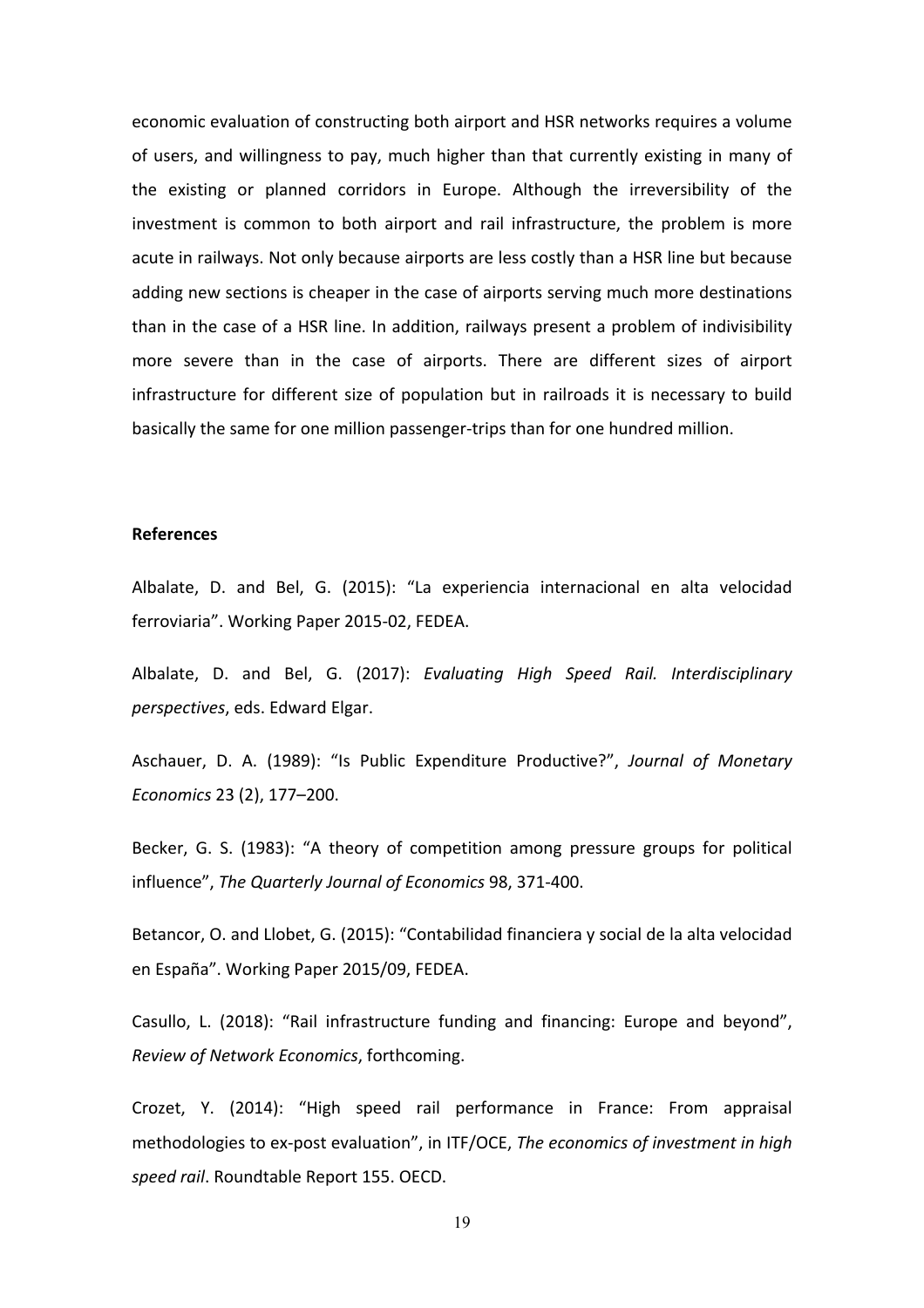de Rus, G. (2006): "The prospects for competition" in Gómez-Ibañez, J.A. and de Rus, G. (editors): *Competition in the Railway Industry: An International Comparative Analysis*. Edward Elgar.

de Rus, G. (2011): "The BCA of HSR: Should the government invest in high speed rail infrastructure?", The Journal of Benefit-Cost Analysis, 2 (1).

de Rus, G. (2017): "The economic evaluation of major infrastructure projects", in Albalate, D. and Bel, G (editors): *Evaluating High Speed Rail. Interdisciplinary perspectives.* Edward Elgar.

de Rus, G. and Inglada, V. (1997): "Cost-benefit analysis of the high -speed train in Spain". The Annals of Regional Science 31, 175-188.

de Rus, G. and Nash, C.A. (2007): In what circumstances is investment in high-speed rail worthwhile? Working Paper 590, Institute for Transport Studies, University of Leeds.

de Rus, G. and Nombela, G. (2007): "Is investment in high speed rail socially profitable?", *Journal of Transport Economics and Policy* 41 (1), 3-23.

de Rus, G. and Román, C. (2005): Economic evaluation of the high-speed rail Madrid-Barcelona. 8th NECTAR Conference. Las Palmas. Spain.

de Rus, G. and Socorro, M.P. (2010a): "Infrastructure investment and incentives with supranational funding", *Transition Studies Review* 17(3), 551-567.

de Rus, G. and Socorro, M.P. (2010b): "The effectiveness of the Spanish urban transport contracts in terms of incentives", *Applied Economics Letters* 17(9), 913-916.

de Rus, G. and Socorro, M.P. (2014): "Access pricing, infrastructure investment and intermodal competition", *Transportation Research Part E: Logistics and Transportation Review* 70, 374-387.

de Rus, G. and Socorro, M.P. (2017): "Inversión y tarificación de infraestructuras de transporte". FEDEA Policy Papers - 2017/03.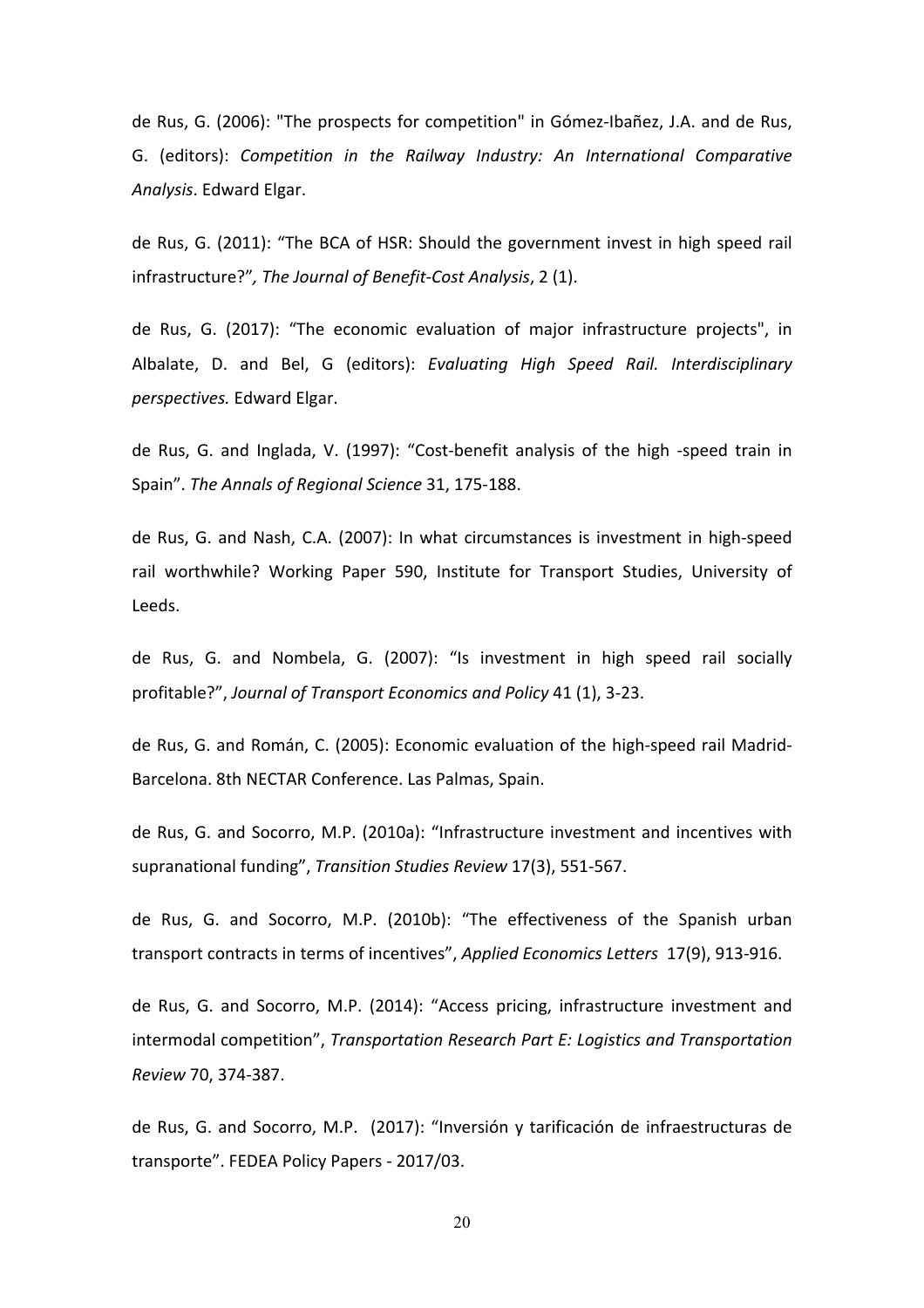Downs, A. (1957): An economic analysis of democracy. New York: Harper& Row.

Dupuit, J. (1844): "On the measurement of the utility of public works". *International Economic Papers* 2, 83-110.

Engel, E., Fischer, R. and Galetovic, A. (2014): *The Economics of Public-Private* Partnerships. Cambridge University Press.

Flyvbjerg, B. (2013): "Quality control and due diligence in project management: Getting decisions right by taking the outside view", International Journal of Project *Management* 31, 760-774.

Flyvbjerg, B. (2014): "What you should know about megaprojects and why: An overview", Project Management Journal, Vol. 45, No. 2, 6-19.

Fogel, R.W. (1962): "A Quantitative Approach to the Study of Railroads in American Economic Growth: A Report of Some Preliminary Findings", The Journal of Economic *History* 22(2), 163-197.

Gallamore, R.E. (1999): "Regulation and Innovation: Lessons from the American Railroad Industry" in Gómez-Ibañez, J.A., Tye, W. B., and Winston, C. (editors): *Essays in* Transportation Economics and Policy: A Handbook in Honor of John R. Meyer. Brookings Institution Press, Washington.

Glaeser, E. L. and Kohlhase, J. E. (2004): "Cities, regions and the decline of transport costs", Papers in Regional Science 83(1), 197-228.

Gómez-Ibañez, J.A. and de Rus, G. (2006): *Competition in the Railway Industry: An International Comparative Analysis (editors). Edward Elgar.* 

Gramlich, E.M. (1994): "Infrastructure Investment: A Review Essay", *Journal of Economic Literature* 32 (3), 1176-1196.

Hotelling, H. (1938): "The General Welfare in Relation to Problems of Taxation and of Railway and Utility Rates", *Econometrica* 6(3), 242-269.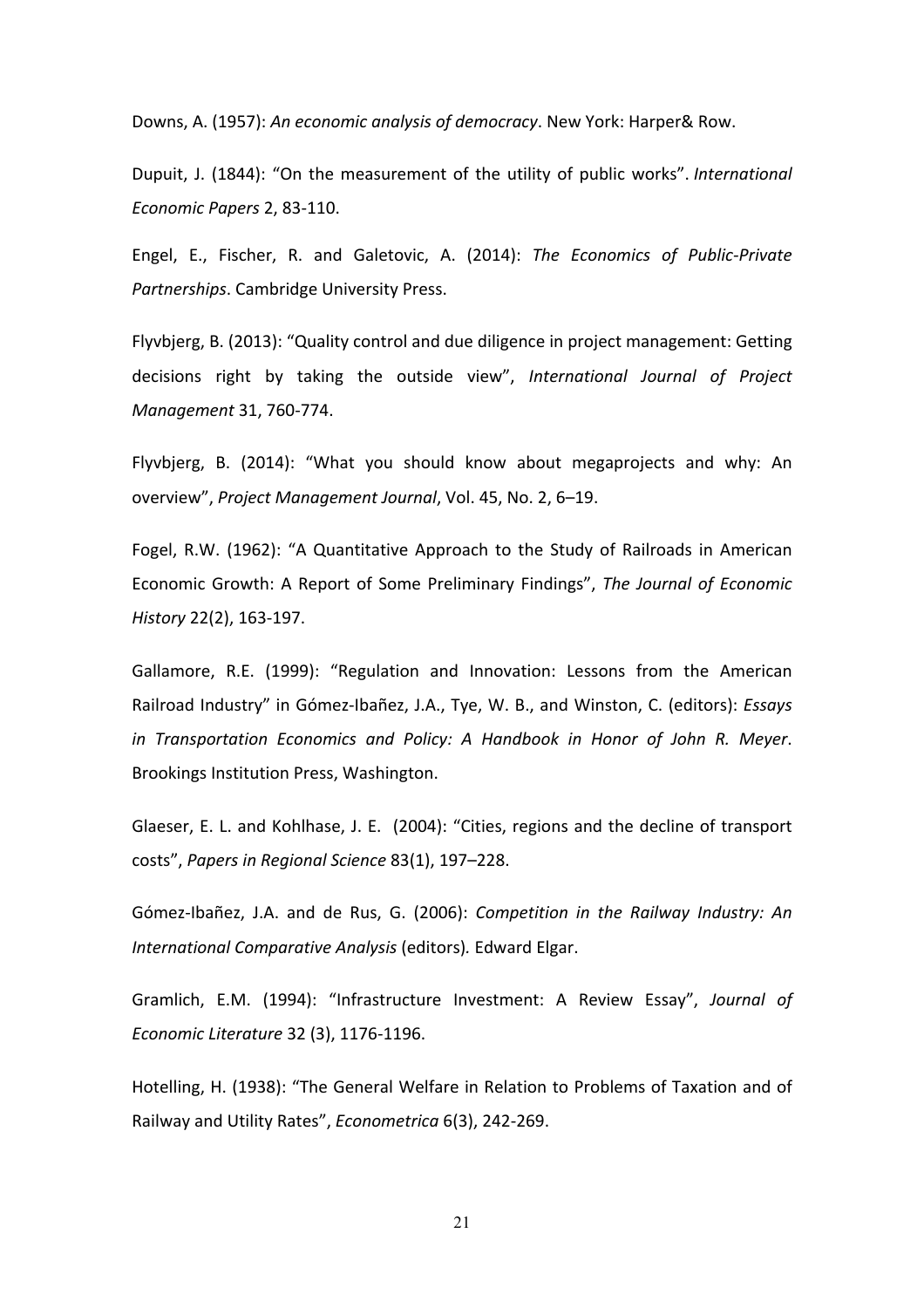Kageson, P. (2009): "Environmental aspects of inter-city passenger transport". OECD-ITF Transport Research Centre. Discussion Paper, 2009-28.

Laffont, J.J. and Tirole, J. (1993): *A Theory of Incentives in Procurement and Regulation*, Cambridge, MA: MIT Press.

Levinson, D., Mathieu, J.M., Gillen, D., and Kanafani, A. (1997): "The full cost of highspeed rail: an engineering approach", *The Annals of Regional Science* 31, 189-215.

Mackie, P.J., Worsley, T., and Eliasson, J. (2014): "Transport appraisal revisited", *Research in Transportation Economics* 47, 3-18.

Melo, P.C., Graham, D.J., and Brage-Ardao, R. (2013): "The productivity of transport infrastructure investment: A meta-analysis of empirical evidence", *Regional Science and Urban Economics* 43 (5), 695-706.

Munnell, A. H. (1990): "Why Has Productivity Growth Declined? Productivity and Public Investment." *New England Economic Review*, Jan/Feb, 3–22.

Nash, C. A. (2003): "Marginal cost and other pricing principles for user charging in transport: a comment", *Transport Policy* 10(4), 345-348.

Nash, C. (2006): "Europe: Alternative models for restructuring", in Gómez-Ibañez, J.A. and G. de Rus (editors): *Competition in the Railway Industry: An International Comparative Analysis.* Edward Elgar.

Nash, C. (2014): "Appraisal in the rail sector: General issues and British experience in dealing with them", *Research in Transportation Economics* 47, 19-26.

Niskanen, W. A. (1971): *Bureaucracy and representative government*. Chicago: Aldine-Atherton.

Preston, J. (2017): "Direct and indirect effects of high-speed rail" in Albalate, D. and G. Bel (editors): *Evaluating High Speed Rail. Interdisciplinary perspectives*. Edward Elgar.

Redding, S.J. and Turner, M. A. (2014): "Transportation Costs and the Spatial Organization of Economic Activity". NBER Working Paper No. 20235.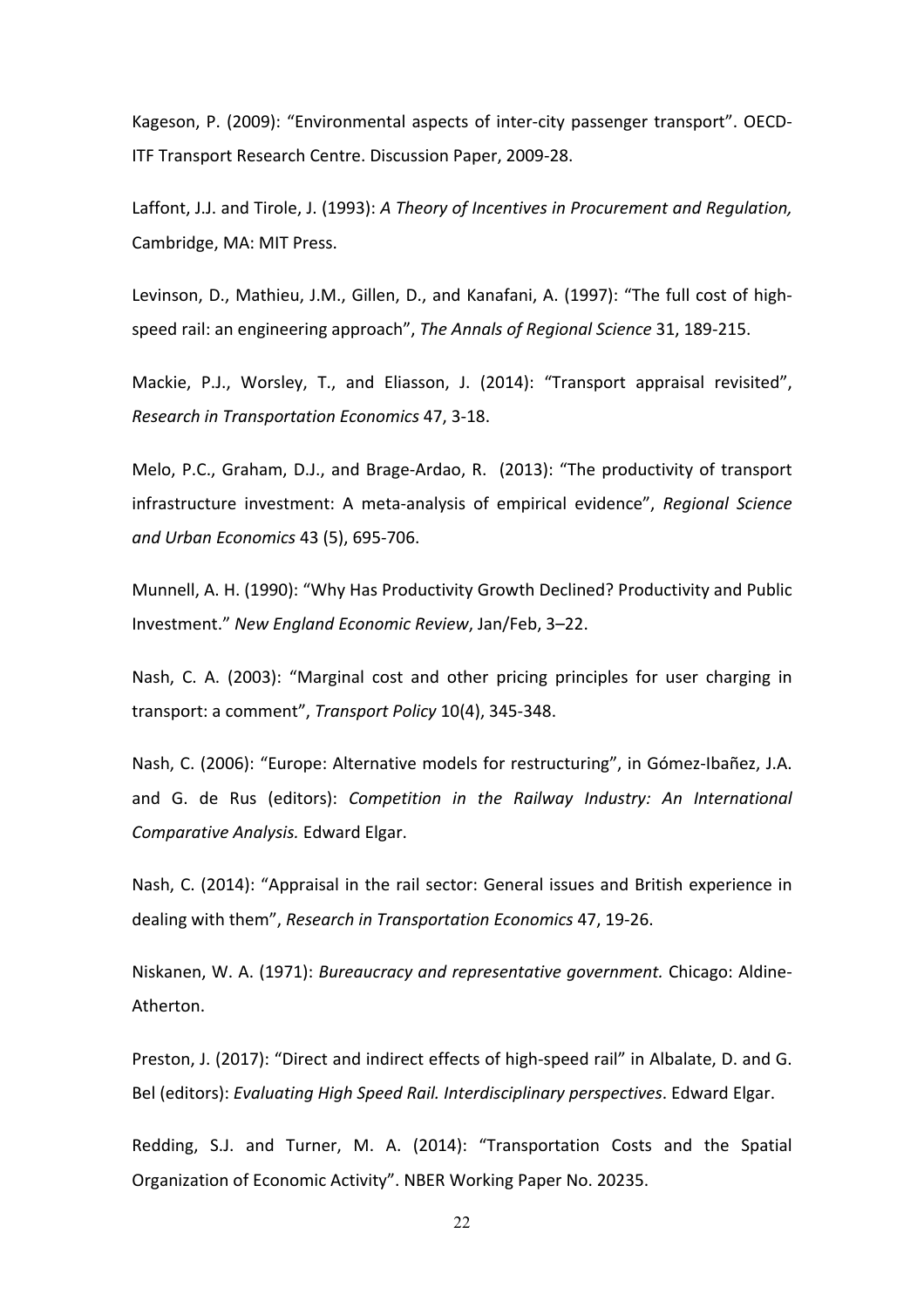Robinson, J. A. and Torvik, R. (2005): "White elephants", Journal of Public Economics 89, 197-210.

Rothengatter, W. (2003): "How good is first best? Marginal cost and other pricing principles for user charging in transport", *Transport Policy* 10(2), 121-130.

Schäfer, J.T and Götz, G. (2018): "Public budget contributions to the European rail sector", *Review of Network Economics*, forthcoming.

Sobel, R. S. (1998): "The political costs of tax increases and expenditure reductions: Evidence from state legislative turnover", *Public Choice* 96, 61-80.

Stigler, G. (1971): "The theory of economic regulation", *Bell Journal of Economics* 2 (1), 3-21.

Venables, A.J. (2007): "Evaluating urban transport improvements. Cost-benefit analysis in the presence of agglomeration and income taxation", *Journal of Transport Economics and Policy* 41 (2), 173-188.

Wheat, P. and Smith, A.S.J. (2015): "Do the usual results of railway returns to scale and density hold in the case of heterogeneity in outputs? A hedonic cost function approach", Journal of Transport Economics and Policy 49 (1), 35-57.

Winston, C. (1993): "Economic Deregulation: Days of Reckoning for Microeconomists". Journal of Economic Literature 31 (3), 1263-1289.

Winston, C. (1998): "U.S. Industry Adjustment to Economic Deregulation", *Journal of Economic Perspectives* 12 (3), 89-110.

Winston, C. (2010): *Last Exit: Privatization and Deregulation of the U.S. Transportation* **System.** Washington, D.C.: Brookings Institution Press.

Winston, C. (2013): "On the Performance of the U.S. Transportation System: Caution Ahead", *Journal of Economic Literature* 51(3), 773-825.

Winston, C. and de Rus, G. (2008): Aviation Infrastructure Performance (editors), Brookings Institution Press, 2008.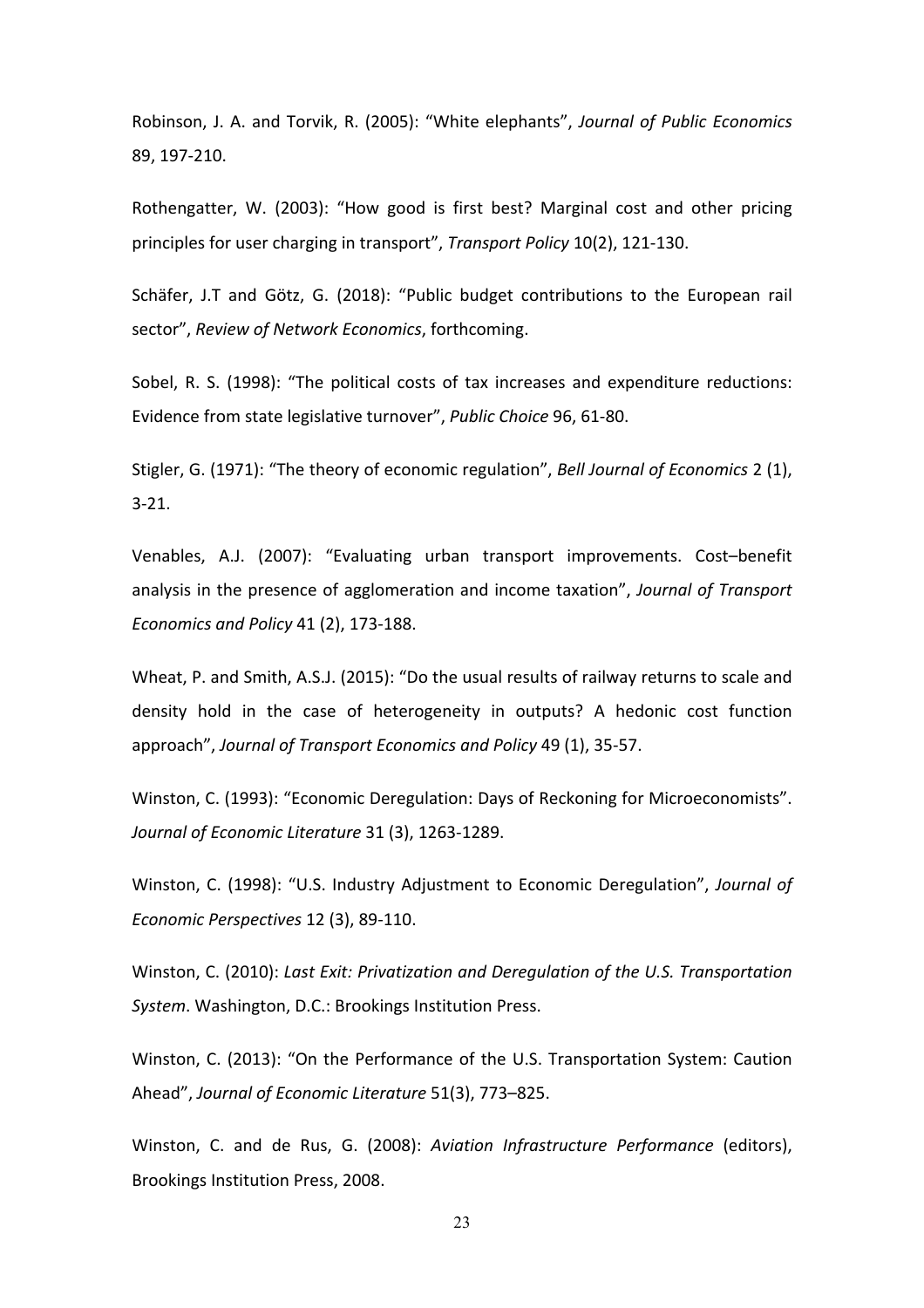Winston, C. and Maheshri, V. (2007): "On the Social Desirability of Urban Rail Transit Systems", Journal of Urban Economics 62, 362-382.